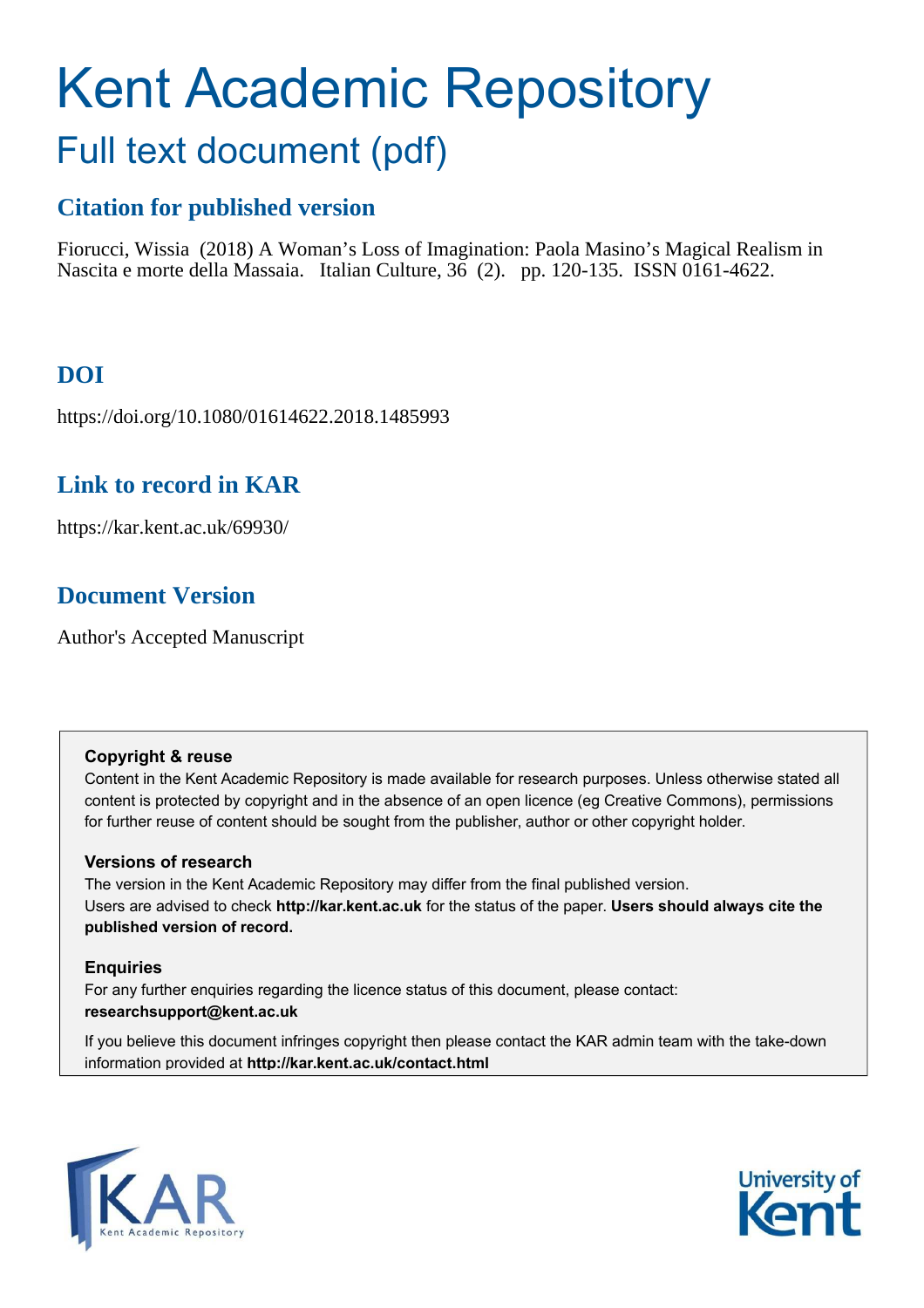## **A Woman's Loss of Imagination: Paola Masino's Magical Realism in Nascita e morte della Massaia**

### WISSIA FIORUCCI

University of Kent, UK

Criticism on Paola Masino has flourished since the early 2000s. This increased attention has contributed towards reclaiming an author often overshadowed by the attention received by her partner, Massimo Bontempelli, the father of realismo magico. Masino experimented with a variety of styles—realismo magico was one of them—as she rejected strictly naturalistic forms of representation, preferring to co-opt myths and the supernatural. Nascita e morte della Massaia (1945) is Masino's most renowned literary effort, both for its critique of Fascist Italy and for its sophisticated stylistic effects. Nascita, while indebted to Bontempelli's theorizations, features all the chief characteristics listed in Faris's analysis of magical realism as an international phenomenon, and illustrates how magical realism offers strategies for evading censorship to those writing against totalitarianism regimes. At the same time, it is an example of how magical realism can be used to denounce socially imposed gender roles. My analysis shows how this narrative mode emerges on multiple levels within Masino's text.

KEYWORDS Masino, magical realism, realismo magico, Fascist censorship, subversive literature, magical realism and gender.

## Introduction

Criticism on Paola Masino has flourished since the early  $2000s$ .<sup>1</sup> [T](#page-16-0)his increase in attention has contributed to the retrieval of an author half-forgotten and too often undeservedly overshadowed by her partner, the father of realismo magico, Massimo Bontempelli. Masino experimented with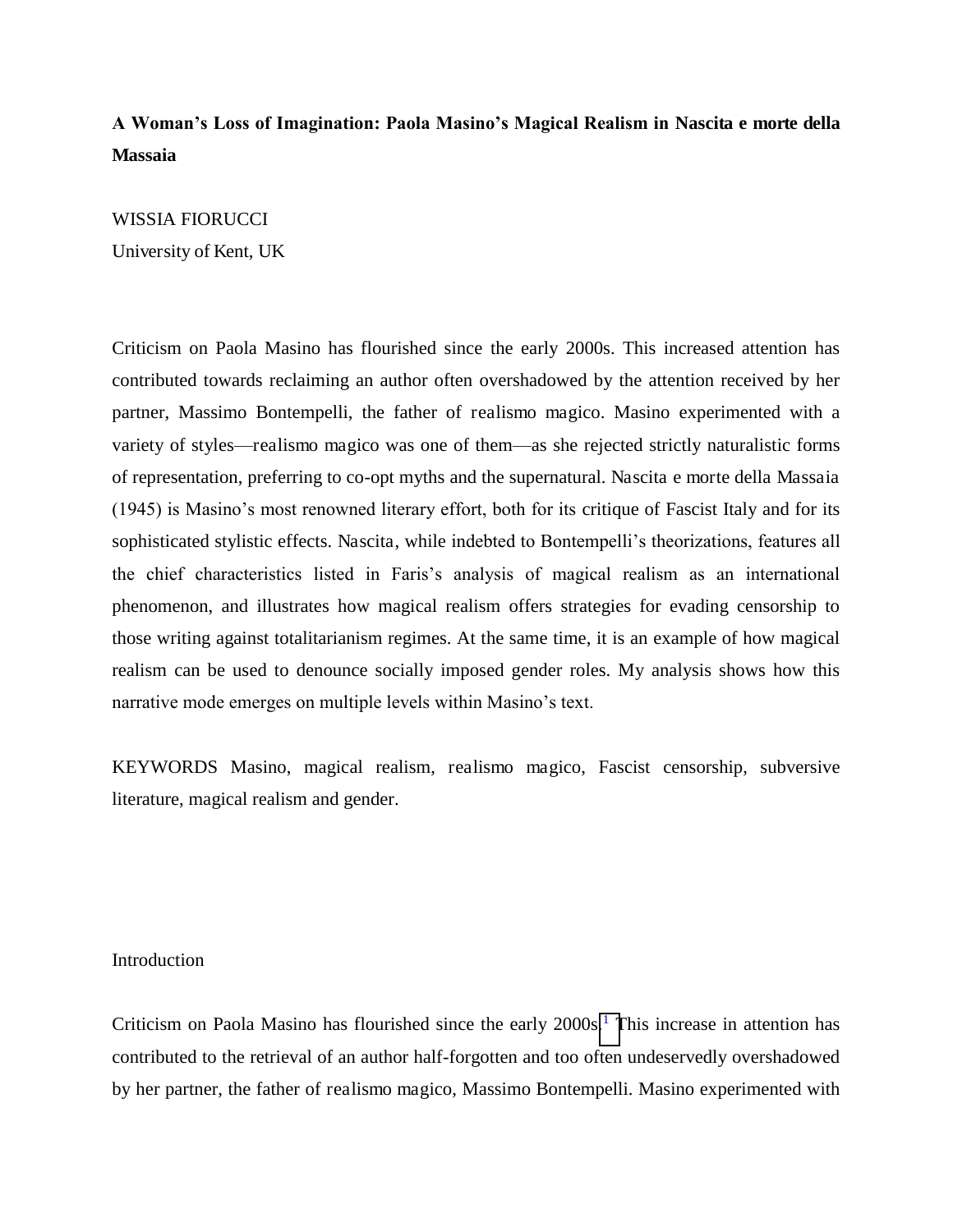a variety of styles, while forcing myths and the supernatural to cohabit with reality (Bersani [1994,](#page-18-0) 218). Garbin [\(2013](#page-21-0), 597) calls her writing "modern fantastic," as it is characterized by a "blurring of boundaries between […] dream and wakefulness, real and imaginary" that suggests "the arbitrariness of categorizations and definitions."

 Nascita e morte della Massaia (1945) is Masino's most renowned literary effort, both for its sophisticated stylistic effects and for its critique of Fascism. It was written between 1938 and  $1940.<sup>2</sup>$ 

Neorealist writers tended to confront the postwar Italian identity crisis by resorting to a narrative style aimed at providing the reading public with recognizable signifiers. Hence the nature of non-mimetic forms of writing became functional in the works of those who did not embrace neorealism, but who also dealt with the topical subject of memory. For instance, some women writers of the postwar years, who had "grown up and matured under fascism and war, refused [the] traditional values" promoted by neorealism (Wood [1995,](#page-24-0) 8), and thus a cultural project that, besides many progressive precepts, also promoted traditional views of woman (Viganò's *L'Agnese v*a a morire [1949] and Cassola's La ragazza di Bube [1959] are pertinent examples). Authors such as Morante and Romano reflected on memory as a product of one's imagination, which contributes to the subjective writing of history (see Iacobbe  $2006$ ).<sup>3</sup> [R](#page-16-0)omano [\(1989,](#page-21-0) 39), who openly rejected neorealism, believed that fantasy and memory are one and the same. For Romano, all that is experienced, even imagination and dreams, is lived, hence acknowledged within the realm of memory. Therefore, imagination and dreams are real. Morante [\(1990](#page-21-0), 1508), who defined neorealism as a "moda contemporanea del documentarismo," deals with a similar idea, that of the imagination as memory: "che il segreto dell'arte sia qui? Ricordare come l'opera si è vista in uno stato di sogno […]. Ché forse tutto l'inventare è ricordare" (1989, 20). She also declared that individual and contingent experiences are not enough for the novelist, whose investigations must produce universal meanings.

Seen from this perspective, Masino's style in Nascita appears both to approximate Bontempelli's realismo magico and to align with reflections on literature of her time that opposed the neorealist trend and its most traditional aspects, such as the celebration of woman's self-abnegation (e.g. in La ragazza di Bube[,](#page-18-0)<sup>4</sup> or in works presenting woman's participation in history through domestic chores, as in *L'Agnese va a morire*). Rather, Masino "investigates the relationship between individual consciousness and the external world […] through a feminine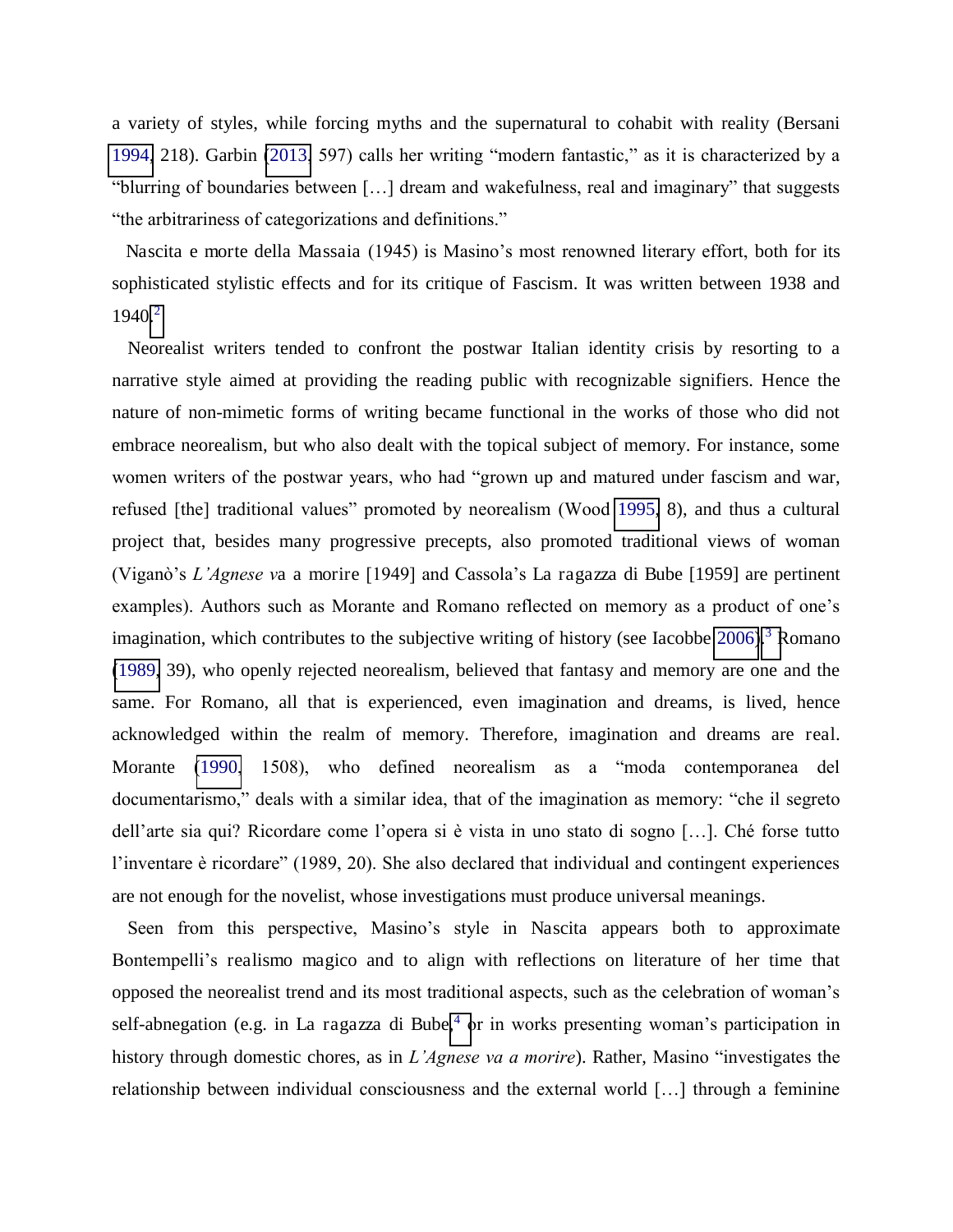lens" (Rozier [2008,](#page-21-0) 14[5](#page-18-0)).<sup>5</sup> which experiment with "a modernist realism infused with surrealist and expressionist elements" (Re [1995,](#page-21-0) 92). As a result, Nascita is subversive not because it provides us with answers or counter-ideologies, but because it poses questions and disorients the reader. Presented with unreliable narrating voices, which may even conflict with one another, readers cannot rely on the comforting and pre-digested morality that emerges from much neorealism.

Masino's style in Nascita, though indebted to Bontempelli's precept that "la vera norma dell'arte narrativa è […] raccontare il sogno come se fosse realtà e la realtà come se fosse un sogno" ([1974,](#page-18-0) 161), also features all the chief characteristics listed by Faris [\(2004\)](#page-21-0) in her analysis of magical realism (to which I will refer from here on as MR) as an international phenomenon. The novel confirms that MR, which both renews and challenges the "realistic tradition" (14), presents dual literary impulses that simultaneously tend towards fantasy and mimesis, in a relation that is often one of complex interplay (Hume [1984,](#page-21-0) 20). However, the author's intent is not to produce a chaotic narration that purposely resists meaning. On the contrary, and as we will see, Masino—by offering altered versions of elements from pre-existing literary codes of writing (i.e. surrealism, the fantastic) within a somewhat realistic setting— invites readers, in magical realist style, to seek interpretations and ascribe meanings.<sup>6</sup> [A](#page-18-0)t the same time, Nascita's challenges to the Fascist view of woman illustrates how MR offers to dissenting writers narrative strategies that enable them to attack the assumptions advanced by totalitarian regimes (Bowers [2004,](#page-18-0) 4), while simultaneously flying under the radar, so to speak, of the censor.

The subversive potential of MR, already present in some works by Bontempelli, was pivotal to the survival of Nascita, initially deemed too pessimistic by the Ministry of Popular Culture. While agreeing to certain modifications, Masino still managed to preserve crucial passages which convey her cynical portrayal of motherhood. In the final analysis, she succeeded in conveying that which is for her the primary function of literature: namely, its ideological implications and a critical relationship with the dominant ideology (Re [2016,](#page-21-0) 165). This was possible since her "surrealistic, nightmarish setting" obscured the meanings of the book (Bonsaver [2007,](#page-18-0) 259). That is, Masino employed MR as a self-censoring strategy that allowed her to evade the punishing hand of the censor despite the fact that the entire book "è imperniat<sup>[0]</sup> sul fatto che la maternità non è una virtù ma una condanna, almeno dalla Bibbia in poi" (Masino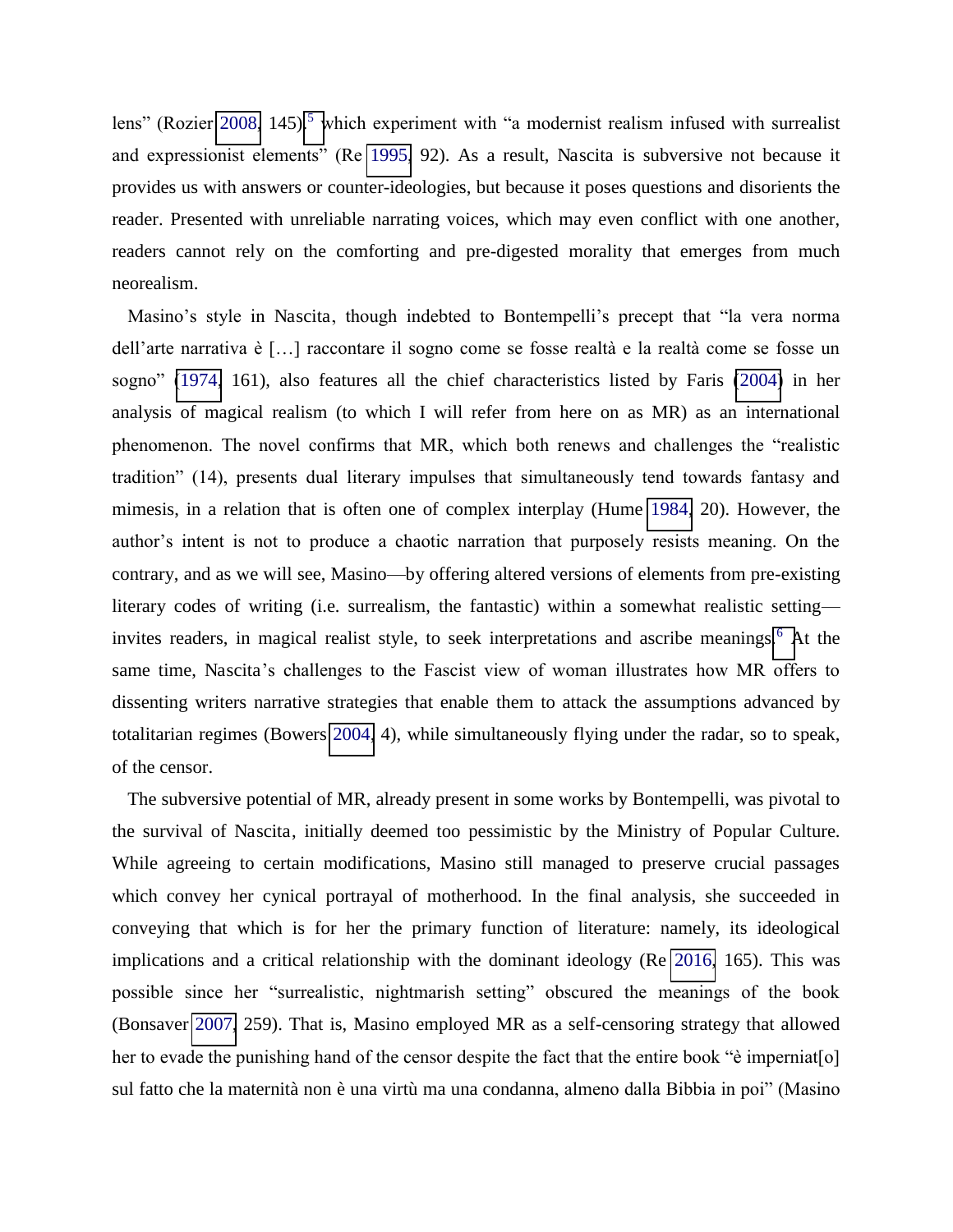[\(1995,](#page-21-0) 95); and this, of course, was not an acceptable posture during the 1930s and early 1940s. To this day, of the many, complex, and contradictory aspects of Fascism, questions of motherhood and of gender roles are a relatively challenging vantage from which to observe the regime's ideology. While Bontempelli focused, in his realismo magico trilogy, $\frac{7}{7}$  $\frac{7}{7}$  $\frac{7}{7}$  on the Fascist conception of motherhood as symbolic of the totalizing character of the Regime, Masino conveyed a critique of Fascism, but her reflections in Nascita also transcend the book's specific sociohistorical context. This novel is indeed an example of how MR can be used to denounce the imposition of socially constructed gender roles (Garbin [2013,](#page-21-0) 593): in it, Masino demystifies motherhood, focusing on women's historical collusion in the perpetuation of their condition. By contrast, parenthetically, in Bontempelli's Il figlio di due madri, motherhood is exalted (Airoldi Namer [1979,](#page-18-0) 99). This illustrates both how the inherently anti-hegemonic character of this mode (Chanady 1995) emerges on multiple levels within texts, and how Masino's novel, far more than a simple instance of realismo magico, manifests emblematic elements of MR as defined by Faris.

In order to conduct my analysis, first I will expand on Faris's taxonomy, including comparisons with elements of Bontempelli's realismo magico. Thus, I will provide a theoretical framework for my study of the novel in the sections to follow. I will then proceed with an analysis of the Massaia's isolation in the trunk; and I will demonstrate how Masino represents the Massaia as a development of a Bontempellian anima candida (this is a character who can, literally, see the hidden world of magic within reality, and thus refuses dogmatic views of that same reality). This analysis will be followed by an examination of the novel's critique of Fascist ideology regarding woman, and hence of Masino's MR as an anti-censorship strategy. Subsequently, I will explore the way in which her critique is carried out through a disruption of the narrative element of identity through the double.

### Defining Elements of Magical Realism

MR tends to deal with specific historical moments, but its narratives offer reflections that typically transcend contingency. MR in general is not associated with specific times and places, and is conceived of as a narrative mode, not a genre (Bowers [2004,](#page-18-0) 3). Yet some recurring elements may be identified: "first, […] an 'irreducible element' of magic" (Faris [2004,](#page-21-0) 7).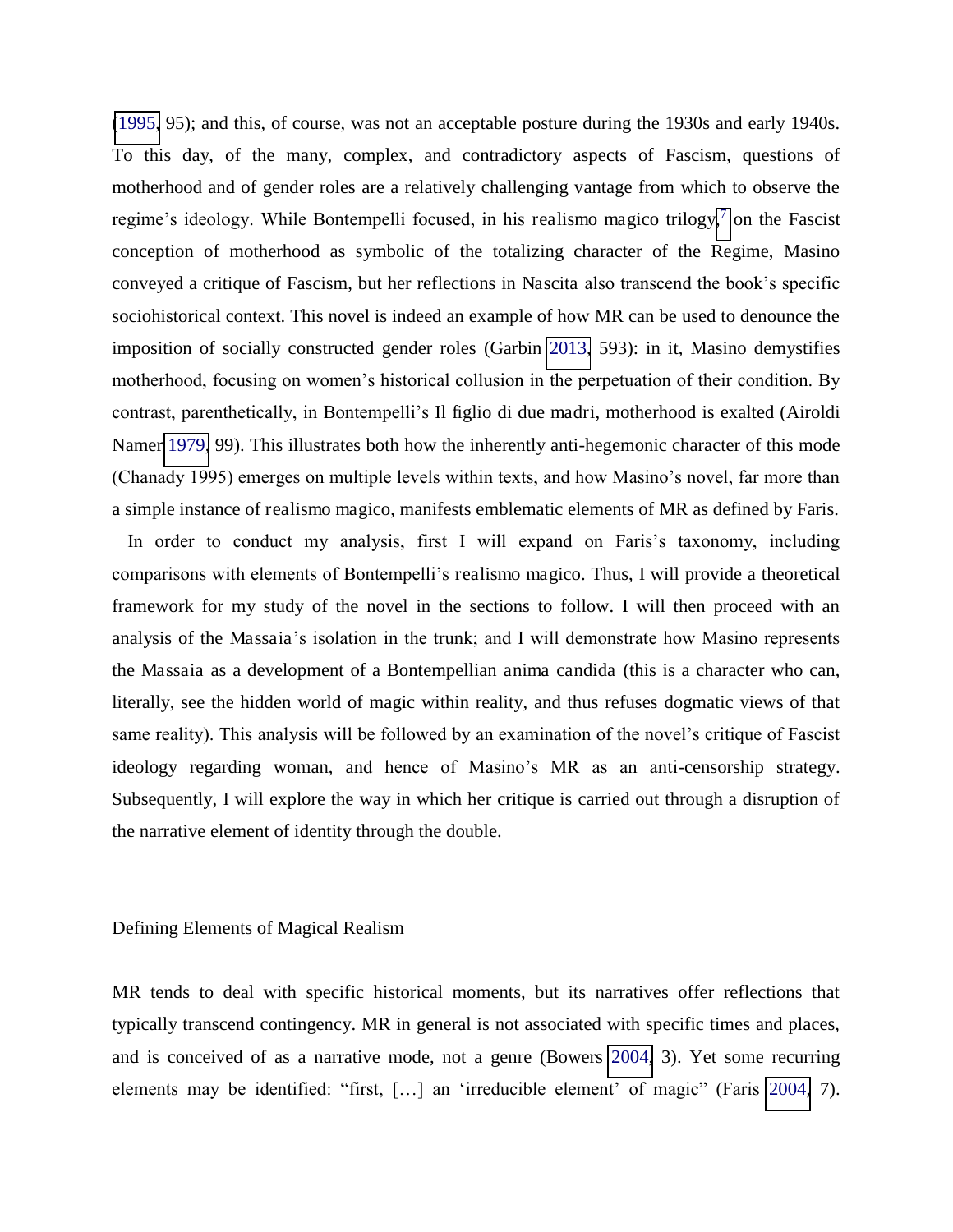Simultaneously, magical realist narratives feature a "reliance on sensory data" (Faris [2002,](#page-21-0) 102),<sup>[8](#page-18-0)</sup> a preponderance of elements borrowed from literary realism, and thus "a strong presence of the phenomenal world" (Faris [2004,](#page-21-0) 7). In other words, MR offers a combination of fictional universes similar to our own, with irreducible elements which are portrayed matter-of-factly. Currelli [\(2014,](#page-21-0) 8) claims that in the narrative paradigms of Morovich (1906–1994), fantastical elements are treated as ordinary. Thus, the uncanny is not engendered by an out-of-place irreducible element, but by irreducible elements perfectly integrated within a predominantly realistic setting— which paradoxically heightens the incongruity. And all is told in "una maniera quasi cronachistica." This definition applies to the beginning of Nascita: as a child "la Massaia era polverosa e sonnolenta. […] Distesa in un baule che le fungeva da armadio, letto, credenza, tavola e stanza, pieno di brandelli di coperte, di tozzi di pane, di libri" (Masino [2009,](#page-21-0) 5). The author's pragmatic tone in describing an unbelievable fact (Cooper [2004,](#page-21-0) 384) is exemplary of how those same occurrences described as problematical in fantastic narratives "are presented in a matter-of-fact manner by the magical realist" (Chanady [1985](#page-21-0), 24). This leads us to Faris's third element, as the reader may experience unsettling doubts in the effort to reconcile two contradictory understandings of events. Furthermore, this perplexity is usually augmented by the author's refusal to provide explanations as to the nature of the irreducible elements. This "authorial reticence" (Chanady [1985,](#page-21-0) 16) adds to the disruption of an objective or completely shareable reality. In this way, it becomes in Masino's works (as in Bontempelli's) a tool of selfcensorship, a necessary tactic for those writing in regimes that limit freedom of expression. Readers are not furnished predetermined meanings or moralities, but must instead figure these out by themselves. This opening towards different possible interpretations inheres in MR and in its questioning of all established knowledge. It is also done with an eye toward the censor: authorial reticence prompts readers (including the censor) to understand what they want to, or can, in a story. MR relies on a constant skepticism introduced into our perception of the world; the realistic narrative presents matter-of-factly not only magic events, but also events that are, put simply, bizarre. Thus, we may speak more properly of disorientation, rather than of fantastic hesitation, as MR plays upon the reader's belief system; and this disorientation tends to provoke resistance to reading the story in a predetermined way. Disorientation occurs in Nascita when Masino makes readers engage in literal interpretations of extraordinary facts (e.g. the girl's life in the trunk), not by frightening or amazing them, but by utilizing a matter-of-fact tone. The trunk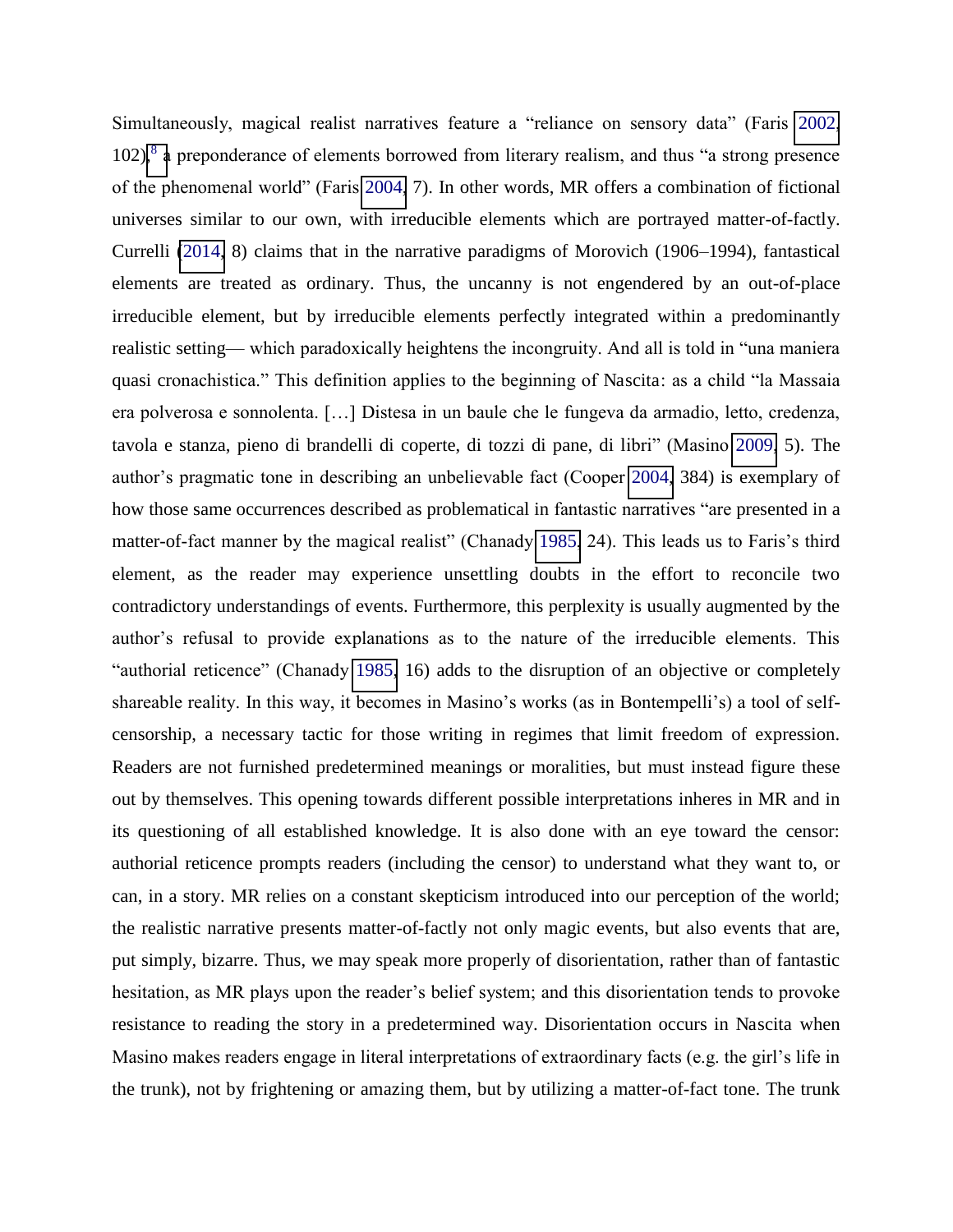is a literalized metaphor: this device (frequent, for instance, in the magical realist work of Rushdie) implies that signifiers can activate the materialization of what they refer to, establishing connections which in a realistic text would remain metaphorical (see Faris [2004](#page-21-0), 63). The girl's alienation from her family, her being treated like a piece of furniture, is visually represented, and thus results in the transformation of a trunk (itself a piece of furniture) into an alternate world where the Massaia can escape conformism. This magical world, created by the girl's imagination, exists within the ordinary space of a conventional household, treated by the author as if it were something as real as the credible setting in which it exists. This is Faris's fourth element: the "merging of different realms," which is typically achieved through adopting the perspective of an "especially gifted perceiver" (Faris [2004,](#page-21-0) 63), itself a development of Bontempelli's anima candida.

For Bontempelli, the magic in realismo magico derives from a sense of wonder found within reality, which he rendered by adopting the perspective of two main subject categories: children and women,<sup>9</sup> [h](#page-18-0)is anime candide. In Bontempelli, magic is evoked to counter conformism and social constraints. This anticipates Faris's claim that MR is often used "in the context of cultural crises," almost as if "magic is invoked" when rationality has failed ([2004,](#page-21-0) 83). Hence, Bontempelli's candore, which is a necessary precondition for experiencing wonder, amounts to what magical realist writer Carpentier [\(1995,](#page-18-0) 86) describes as a heightened perception of reality and Zamora [\(2005\)](#page-24-0) defines as the visualizing capacity of MR. For Bontempelli [\(1974,](#page-18-0) 59), wonder is [t](#page-18-0)he origin of philosophy:<sup>10</sup> the anima candida will not accept the judgments of others without questioning them, and she can distinguish with her imagination what is natural from what is superimposed [\(1978,](#page-18-0) 812–813). She can thus achieve what Bontempelli defined as the stato di grazia in the 1942 eponymous collection.

Here, he refers to a predisposition to look at reality from angles and perspectives not imposed by a domineering social and/or political power: imagination is not a stylistic device, but rather a mental attitude (Airoldi Namer [1979,](#page-18-0) 136). Frequently incompatible with the demands of society, candore thus brings about marginalization (e.g. the Massaia in the trunk). Similarly, the gifted perceiver of MR is usually a character that lives at the margins of society, because of sex, gender, beliefs, ethnicity, etc. Their quasi-superhuman sight—which can thus be seen as a literalized metaphor for the character's inquisitiveness towards reality, or as a sort of third eye allows the magic to infiltrate realistic portrayals in the text (hence crossing the boundaries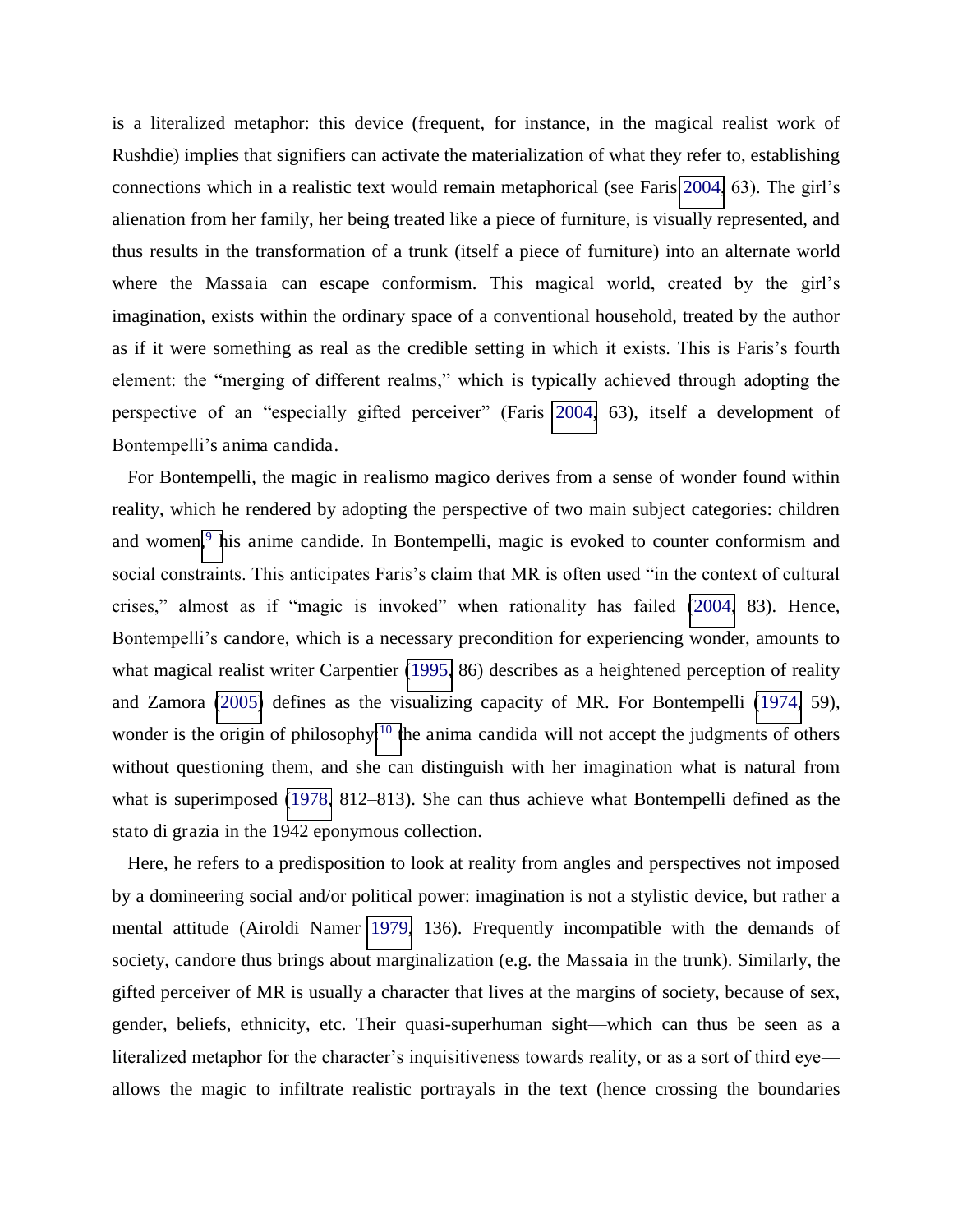between two worlds, that of reality and that of magic) even where no irreducible element is being described.

Faris's fifth and final element stresses that MR's narrative strategies aim at disrupting the unities of identity, space, and time (the question of identity is particularly relevant to the present study, as we shall see).<sup>[11](#page-18-0)</sup> In her analysis, she reflects on the modernist tendency of exploring the psychic complexity of characters' personality, which hints at the coexistence of a plurality of selves within one character. These ideas, she explains, are usually literalized in MR, which takes to extremes the modernist concern with multiplicity in the way it shapes its characters—and at times, its texts. In Masino's text, a series of splits is instrumental to her aim of rejecting and refuting what Re [\(2016](#page-21-0), 165), drawing on Bakhtin, refers to as Fascist monologism: "[o]fficial monologism […] pretends to possess a ready-made truth" (Bakhtin [1984,](#page-18-0) 110). In a context of ideological monologism, "the genuine interaction of consciousnesses is impossible, and thus genuine dialogue is impossible as well" (81). Therefore, "the dialogic means of seeking truth is counterposed" (110) to monologism, in texts that encourage the emergences of several and diverging perspectives, rather than upholding a single one. Accordingly, Nascita features the double in many forms: the narrating voice itself is doubled, dissonant, and in continuous critical dialogue and tension with other voices, and with itself (Re [2016,](#page-21-0) 165).

The Massaia as a Child: A Gifted Perceiver of Magical Realism

The Massaia as a child is a variation of a Bontempellian anima candida—usually and purposely characterized by a lack of psychological depth. Only initially did Bontempelli condemn what he called "*freudismo, che respinge sempre più l'individuo verso gli abissi* interiori" ([1974,](#page-18-0) 27). Masino, conversely, indulges in representations of her characters' minds, which also conveys her critique of society—as evidenced in the way she elaborates on questions of motherhood and death.

A gifted perceiver of MR, the Massaia is scorned and marginalized because of her inquisitive mind: "in tutto voleva trovare una ragione," seeking "il profitto delle cose che gli altri spregiavano." To everybody's dismay, for instance, "portava a casa manciate di terra perché nella terra avrebbero potuto esserci semi" (Masino [2009,](#page-21-0) 11). As her observations of all things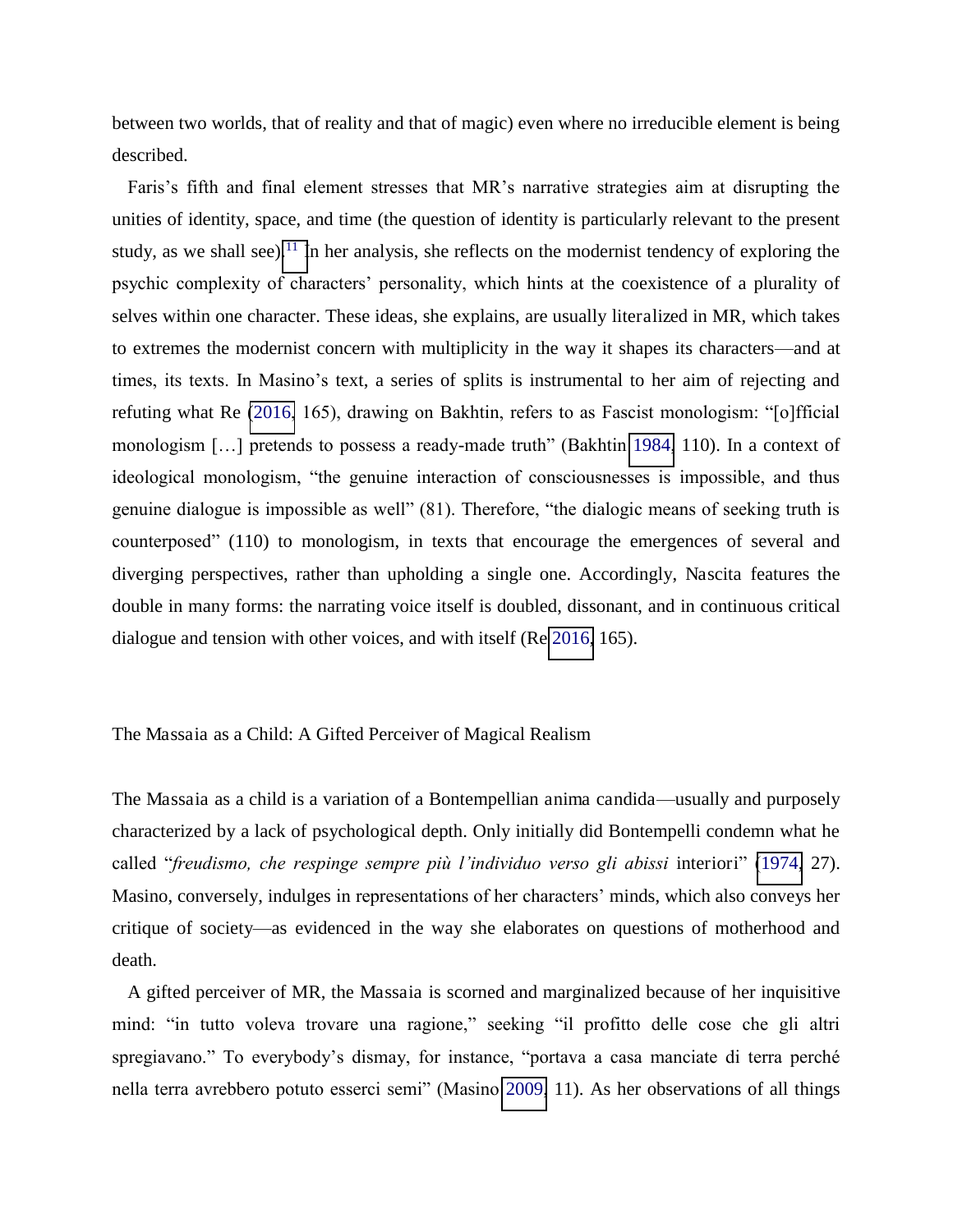become more and more acute, she develops an obsession with death and with the transience of all that lives, human and non-human alike, finding correspondences in their shared impermanence: "la bambina non guardava l'aria, guardava a terra le cose che imputridiscono [...] come i secoli sulla vita umana." The Massaia gradually comes to reflect on death "as detachment [...] from contingencies in order to connect the individual with a superior, more permanent order of things" (Valisa [2014,](#page-24-0) 121). Her life in the trunk thus becomes both a precondition for her free pursuit of knowledge (a quest for the meaning of life or, better still, for a reason for the inevitability of death: "tutto ha una ragione e io devo scoprirla" [Masino [2009,](#page-21-0) 11]) and its main cause. In this text, then, we can see how MR conveys a paradoxical interchange between "rising and tethering" (Faris [2004,](#page-21-0) 56). Accordingly, the child's self-induced imprisonment in an absurdly and impossibly large trunk is simultaneously her jail (tethering) and her space of freedom (rising): she is "outside of history," and thus of "power" (Valisa [2014,](#page-24-0) 117). Hence, the visualizing capacity of MR engenders the creation of a space where the girl can grow up feeding her imagination, the trunk, which is also a substitute for the mother's womb.<sup>[12](#page-18-0)</sup> And just as social norms do not apply to life in the trunk/womb, so ontological boundaries do not follow empirical rules either: from it, "esalava un odore di selva e rovine entro cui la bambina si formava" (Masino [2009,](#page-21-0) 7). Alienated from her family, the Massaia grows up in the trunk and becomes part of it: "[s]u lei cadeva la polvere dei soffitti e le si ammucchiava in forfora sul capo, molliche e residui di carte le entravano sotto le unghie, muschio nasceva tra le fessure del baule" (Masino [2009,](#page-21-0) 7). The irreducible element of the girl's life in the trunk is—by Currelli's and Chanady's definitions—not perceived by the characters as extraordinary. On the contrary, the Massaia's family are focused on the practical implications that the girl's lifestyle will have on her destiny as an unkempt woman: they cannot see how extraordinary a person she is, just as they cannot see the extraordinariness of her life in the trunk: they are merely annoyed by it. The Massaia's decision "to isolate herself from the world and to relinquish all care of herself,"<sup>[13](#page-18-0)</sup> which reflects "the primacy of thought [she] established over mundane concerns" (Valisa [2014,](#page-24-0) 117), is a source of disturbance to the familial order. Consequently, she is literally, by contemptuous negligence, reduced to a piece of furniture. This literalized metaphor is described with an irony that verges on sarcasm: "ogni mattina le cameriere le spolveravano il capo, le spazzavano i piedi, le sbattevano e ripiegavano addosso gli abiti" (Masino [2009,](#page-21-0) 8).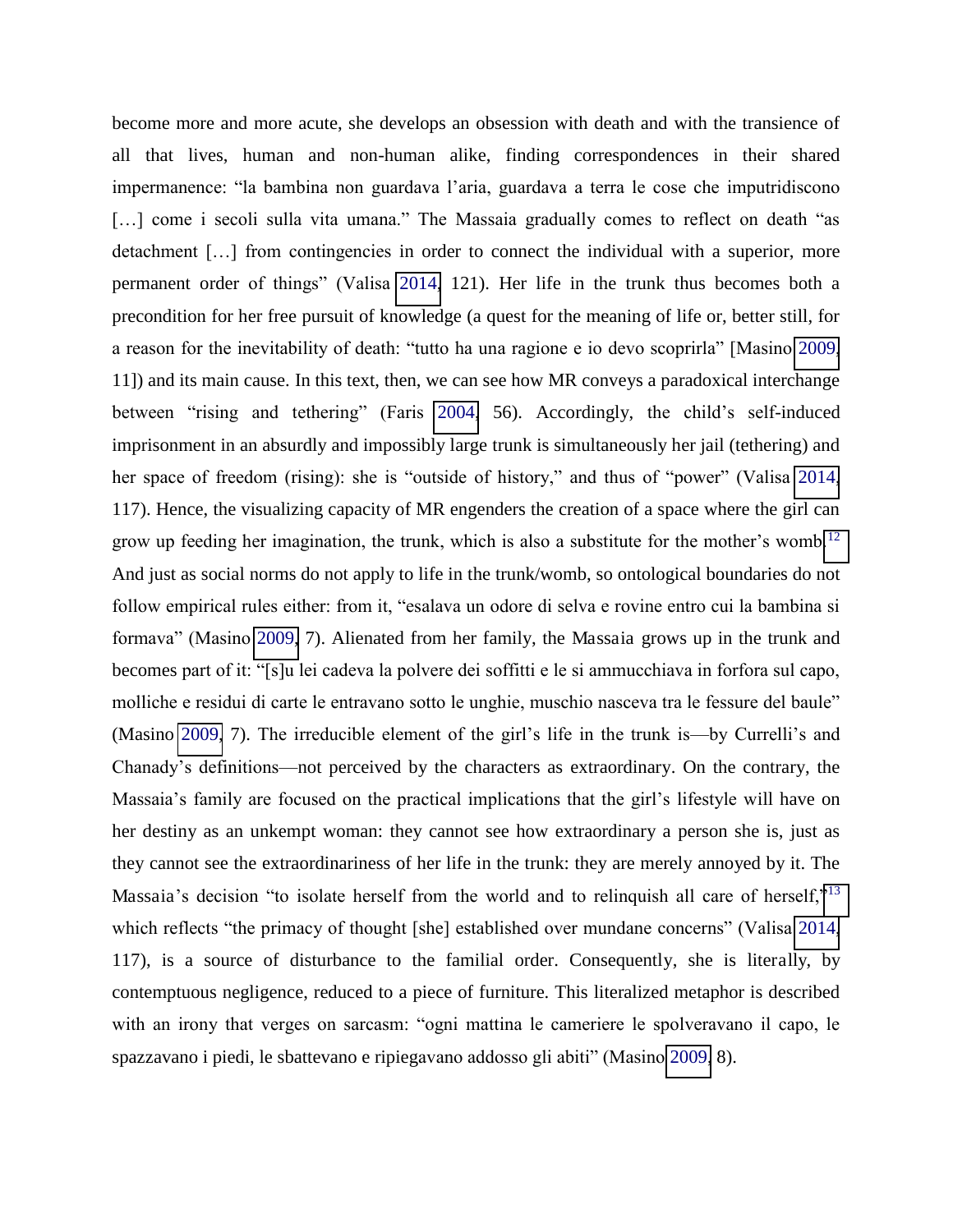In twentieth-century Italian literature, especially during the interwar years, irony took on "un forte valore conoscitivo e diventa la misura del rapporto con il reale" (Sica [2010\)](#page-24-0). For Bontempelli [\(1929,](#page-18-0) 134), irony entails a departure from realism, even though descriptions are realistically precise. As a result, what is represented is clear and unambiguous: through the lens of irony, everything seems to move, magically, away from our gaze, while being seen more clearly. This is evident in the scene above, where Masino offers a matter-of-fact description of the bizarre occurrence of the girl being treated, literally, like a cabinet. This detachment on the narrator's part is meant to disorient the reader, who is thus prompted to accept that what is being described is actually taking place. Furthermore, since this bizarre scene does not suggest a straightforward meaning, the reader is also asked to engage in an interpretation of the odd episode, not to establish whether or not the latter is real (it is told in a realistically precise manner), but rather to assign meaning to it. This anticipates the idea that the combination of authorial reticence with authorial irony is an essential characteristic of MR (Cooper [1998,](#page-21-0) 34); this, in turn, offers an unusual mix of "acceptance and skepticism that characterizes the reader's experience" (Faris [2004,](#page-21-0) 20).

Masino frequently uses irony, even sarcasm, to describe the Massaia's peculiar behaviors, and authorial irony characterizes the more realistic passages of the novel. These are perhaps easier to interpret. Blunt comments such as "per eredità femminile, certo" (Masino [2009](#page-21-0), 58) or "tutto questo rientra certo nella carriera di madre, intesa in modo sociale" (63)—which we will consider further below—might have appeared, at the time of publication, sarcastic to a dissenting mind, but could be taken literally by a Fascist supporter. In other places, especially when Masino represents her character's thoughts and feelings, the author's critique is disguised somewhat by her panache, which also requires "il coinvolgimento attivo del lettore" (Rozier [2016,](#page-21-0) 29) in the discovery of meaning.

An example is found in the following scene, rich in metaphors and evocative imageries, when the Massaia—a zombie arising from its tomb—says "mom" for the first time (Masino [2009,](#page-21-0) 14). The Massaia's anguish at having left her trunk-womb to enter the unknown dimension of the external world, where she has to accept her own mother as her main point of reference, is represented by what appears to be an allusion to birth: "[p]iangendo aumentava in lei la sensazione di stare in un passaggio stretto, tra una foschia sanguigna, in un odore forte, […] dal quale vuol liberarsi e più se ne vuole liberare più vi si immerge." The girl's suffering as she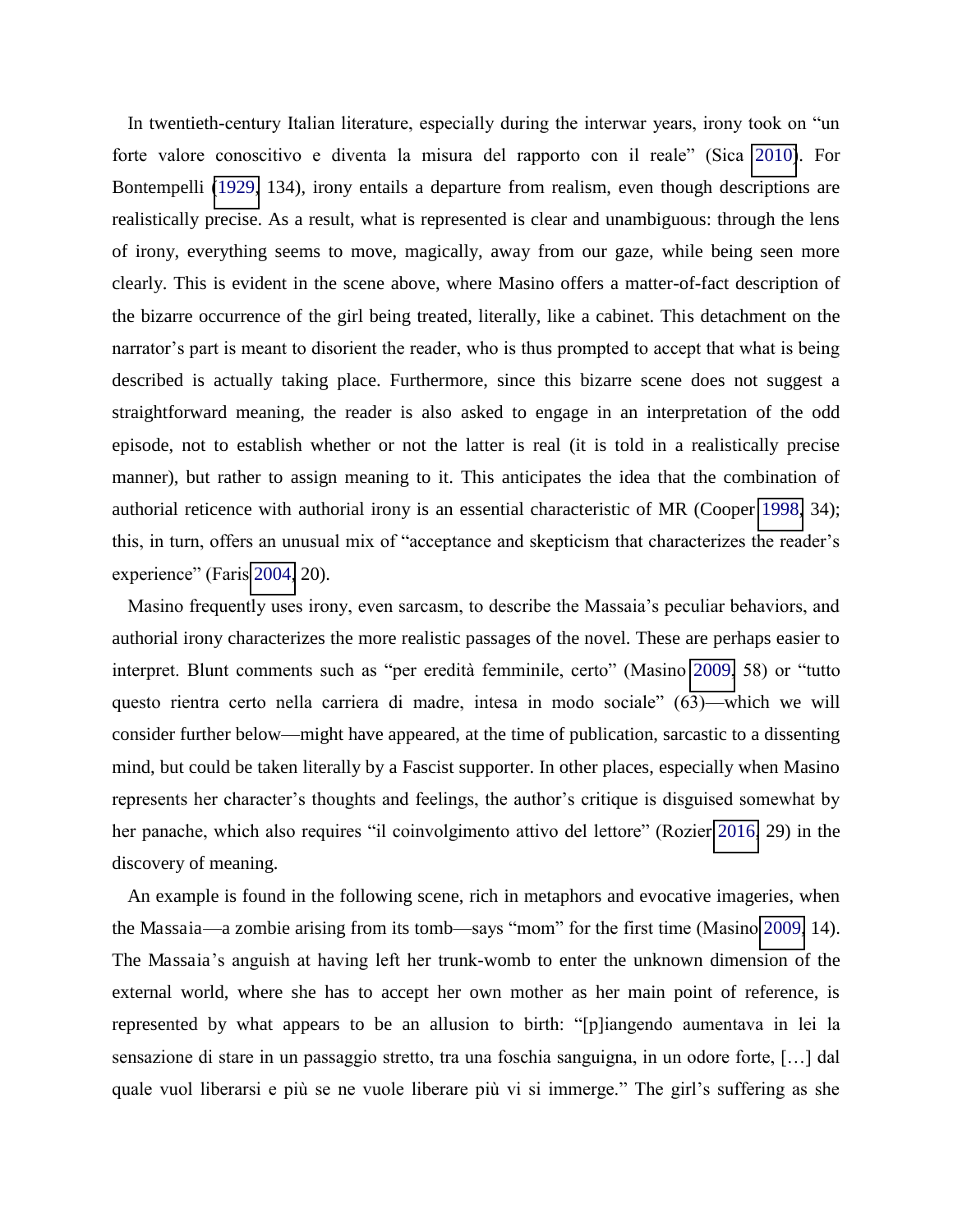metaphorically passes through the oppressing maternal womb, prompts her to engage in a bitter appraisal of motherhood: "perché fa questo dolore dire "mamma'?" The mother answers dismissively and with a touch of melodrama: "[e] tu mi chiami per questo? Lasciami almeno morire in pace." For the mother, the word "mamma" is not a notion, but merely defines a role: "[s]e io dicessi mamma senza che questo corrispondesse a una persona sarei pazza." For the girl, conversely, "mamma, […] una cosa che è soltanto in se stessa […] è uno strazio di tutto il mondo" (15). Left to her own devices, the girl concludes that "l'amore materno è sempre una forza lacerata" (15).

Resigned to this awareness, but still torn between filial guilt and a desire to remain free, the girl eventually consents to exit the trunk, and to make of herself an appealing potential bride. Her acceptance is symbolized and marked by a sort of baptism to get rid of the dirt on her body. This cleansing, an interminable series of baths, is described matter-of-factly and in vivid detail: "[s]ul pelo dell'acqua salivano bolle d'olio e peluzzi, si stendeva una pelle scura, […] mentre quella della ragazza da marrone si andava facendo paonazza e le membra le si scioglievano e gonfiavano" (21). After the sixth bath, "l'acqua aveva una limpidezza ambigua, [come] l'olio ove bollirono i protomartiri" (22). More hyperbolic grotesqueries are invoked when the Massaia focusses on specific aspects of her body, as she sets out to keep her promise to become "normale" (23): her toenails "di selce dovevano essere. Come scavarle? […] Poi ci sono i peli, sulle gambe. [...] Saranno bruciati [...]. Forse correranno i pompieri" (21–22). These hyperbolic descriptions are narrated in Masino's dryly ironic tone, and the incongruity between the Massaia's pragmatism and the ridiculously exaggerated toilette is also occasionally reinforced by the indirect free discourse: "Questo corpo è abbastanza interessante, ci si può lavorare sopra" (23). This matter-of-factness, tinged with irony, encourages a literal reading. And though surreal, these descriptions appear to have a meaning. Several intertextual references to Catholic imagery in the novel—along with the mother's comment that the Massaia is "sporca tutta, di corpo e di pensiero" (15–16)—prompt us to read not only dirt as imagination but, consequently, imagination as sin. As a literalized metaphor, dirt was a protective shield for the girl who, because of her inadequate hygiene, was also rejected by a number of aspiring husbands (16–17). Thus, when the grotesque baptism that makes the Massaia "monda, finalmente" (22), symbolically delivers her from the sin of imagination (and after a carefully planned makeover), she becomes finally ready for her real birth: '"[s]embro un neonato, mamma' […]. 'E non è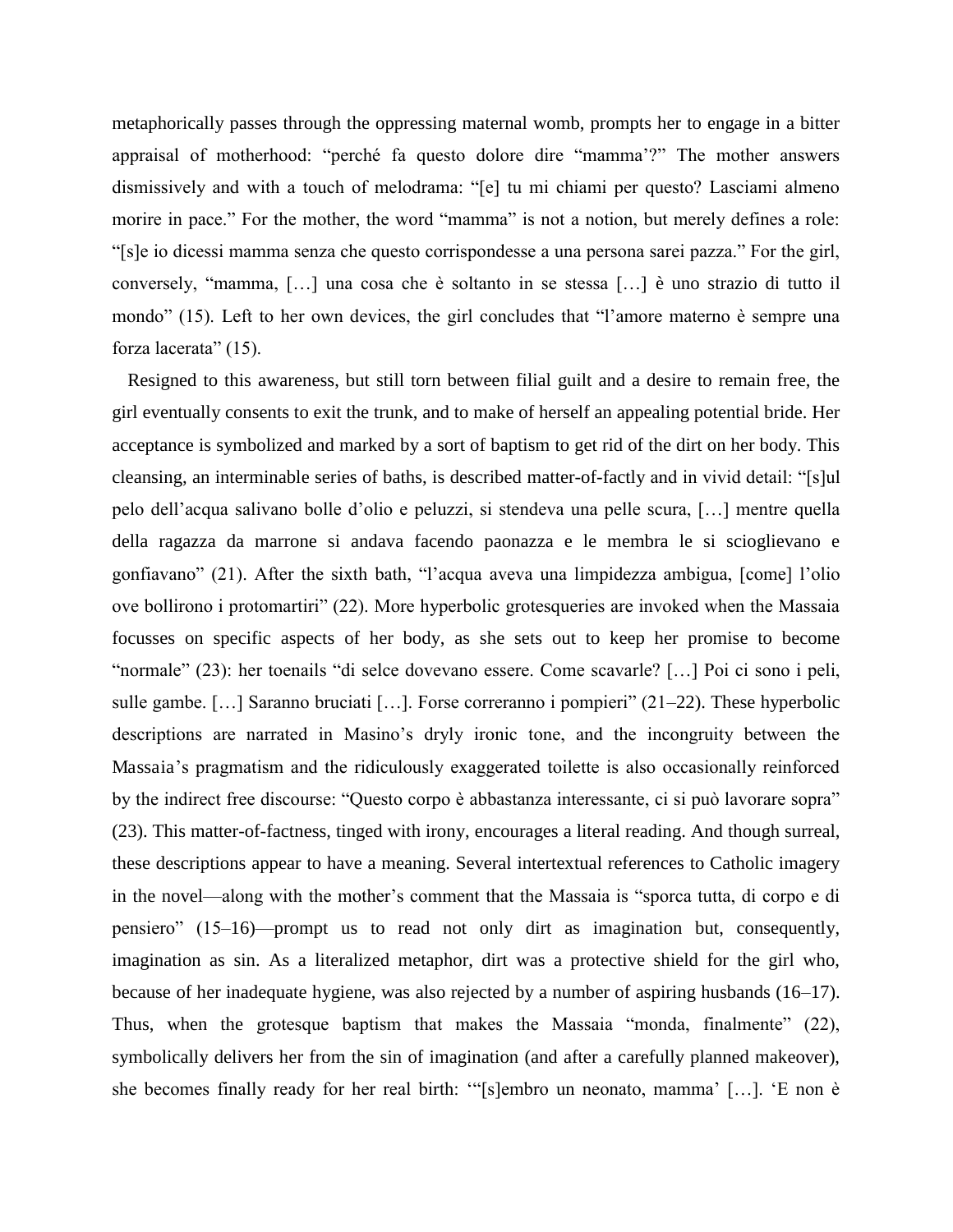questa la tua vera nascita? L'entrata nel tuo mondo di donna'" (28). Outside the trunk, the girl normalizes herself; she conforms. Given in marriage to an uncle as old as her parents, she does not have children, but tries instead to become the perfect Massaia.

In Nascita, Masino reshapes the Bildungsroman to account for the artificial construction of woman, with her subordination stemming from an ontological difference that Masino sees as a mere linguistic construct: "adopera un linguaggio e susciti in te l'individuo cui tal linguaggio appartiene" (Masino [2009,](#page-21-0) 199). This is a key theme in intentionally feminist texts, such as Carter's 1984 Nights at the Circus, that employ MR to challenge how gender identities are shaped by patriarchal discourses as "a consequence of anatomy" (Waugh [2001,](#page-24-0) 346). Accordingly, the episode of the girl's ludicrous "lavori di restauro" (Masino [2009,](#page-21-0) 22) is a visual literalization of how dominant discourses (e.g. religious, sociocultural) regulate the building of individual and social identities through the performative power of language (Di Lorenzo [2016,](#page-21-0) 80). We must here also refer to Foster's concept of "felt history" as analyzed by Faris [\(2004,](#page-21-0) 16), whereby history acquires agency when characters experience it on their own body. This phenomenon is particularized in MR narratives, engendering different thematic and stylistic outcomes.[14](#page-18-0) In our case, history acts as a normalizing force and the Massaia, when she succumbs to it, undergoes a self-inflicted process of bodily makeover, which is the result of patriarchal discourses' shaping of her identity: she "recognizes her body as a text" (Valisa [2014,](#page-24-0) 121). And, in agreeing to play her predetermined role, from being marginalized—but free—the Massaia "becomes part of, and ruled and described by […] history and power" (121). Furthermore, history and power act on her through the person of her own mother rather than through the male characters in the story, thus clearly pointing to women's collusion in the preservation of the status quo.

Masino's Critique of (Fascist) Notions of Womanhood

After the events described above, Masino begins to sarcastically and critically address the Fascist equation of woman with motherhood. She describes the protagonist's inner conflicts and ensuing madness as a result of the standardization and control exercised by the regime on the female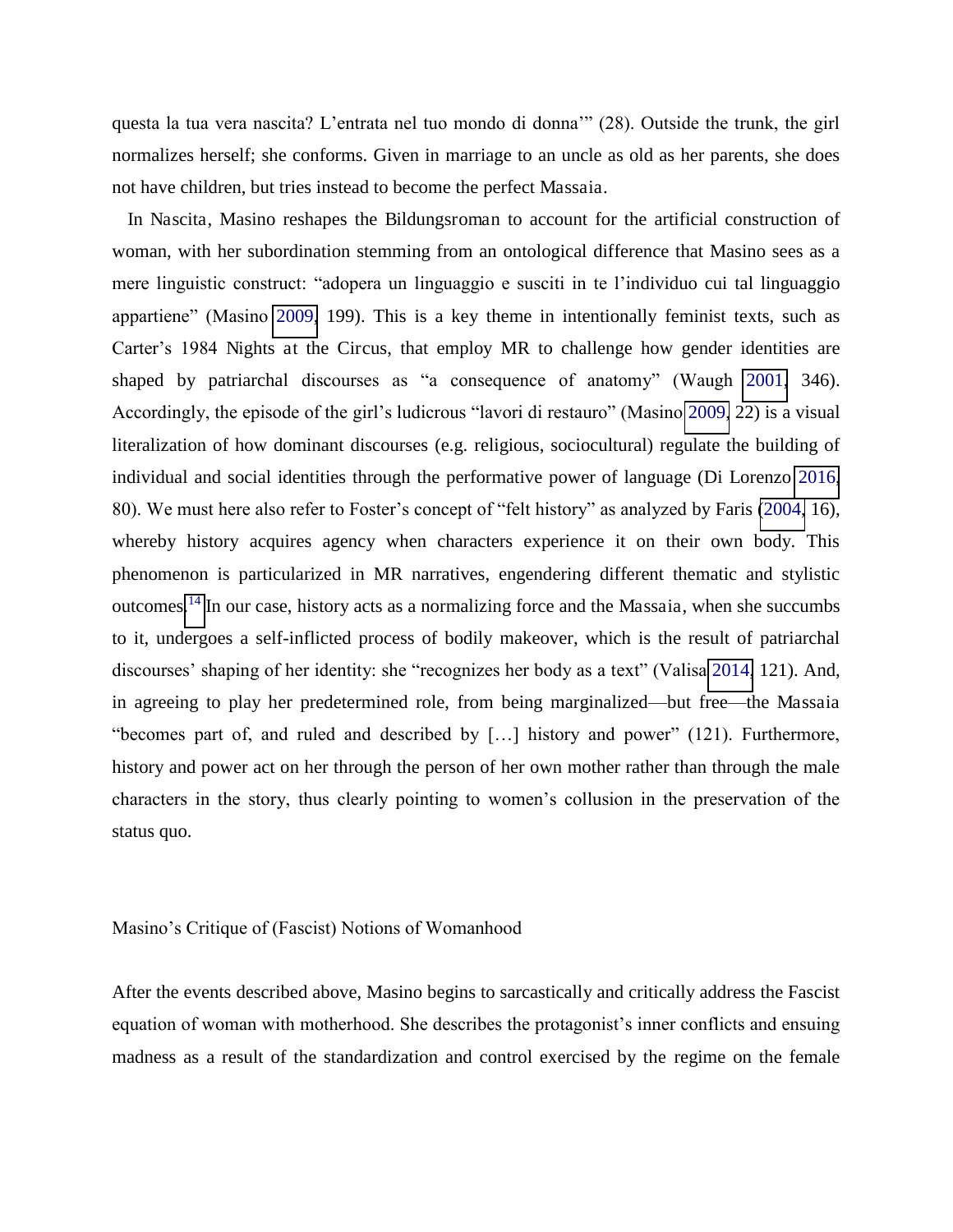body—something which the protagonist de facto (but, arguably, not intentionally) resists, by sublimating her culturally induced drive towards motherhood.

During and after her normalizing process, the Massaia takes Fascist rhetoric and idealism to the point of madness as she, childless, projects "una specie di malposto affetto materno" onto objects in her house, "quasi fossero parti del corpo del figlio" (Masino [2009,](#page-21-0) 55). Kneeling on the floor, "carezzava […] la soglia di marmo, come una madre la fronte di un bimbo" (50); and "non ebbe ritegno [dal] leccare il pavimento" (168). These surreal and grotesque scenes must be interpreted by the reader, as Masino does not furnish clarification of her protagonist's antics. Yet in contrast to the bizarre combinations of objects built by Surrealism, which programmatically resist interpretation, MR, projecting an initial aura of madness, tends to reveal its meanings after some inspection (Faris [2004,](#page-21-0) 34). For Di Lorenzo [\(2016,](#page-21-0) 79), the Massaia's antics imply that motherhood is described as a condemnation, and her capitulation, manifest in her surreal obsession with her furniture, is a parodical critique of Fascist essentialist rhetoric: woman, mother to all those who can benefit from her innate motherhood (Gentile [1934,](#page-21-0) 24), is guardian of the household and, through it, she cares for the nation as well. The Massaia accordingly declares, once her transformation into a typical woman seems accomplished, that: "[l]a casa, come la patria, va difesa contro ogni logica" (Masino [2009,](#page-21-0) 197), thus parodying the Fascist woman–mother–homeland nexus (see Di Lorenzo [2016,](#page-21-0) 79). This meets with her husband's approval, also rendered parodically as Masino plays with Fascist rhetoric: "o salvatrice del principio morale, manna benefica, spargitrice di generosità e consolazione!" (Masino [2009,](#page-21-0) 197).

The Massaia's childlessness has been met with a variety of interpretations.<sup>15</sup> [F](#page-18-0)or Rorandelli [\(2003,](#page-21-0) 86), the book reaffirms the joyful bond of the female body with procreation. Yet while the Massaia's metamorphosis—her sublimation of motherhood through the transformation of her super-senses into a tedious devotion to domestic chores—challenges the assumptions of Fascist reductive perception of social and biological female existence, Masino was not attempting any ideological recuperation of the maternal body. In fact, there is no apparent or hidden suggestion of this in the novel. On the contrary, at the outset Masino comments on the way woman does not own her body, in light of her reproductive functions: "[n]el ventre provava come se le sconvolgessero e stringessero a manate le viscere," fearing she would never be able to get rid "del corpo che le hanno messo addosso" (Masino [2009,](#page-21-0) 10).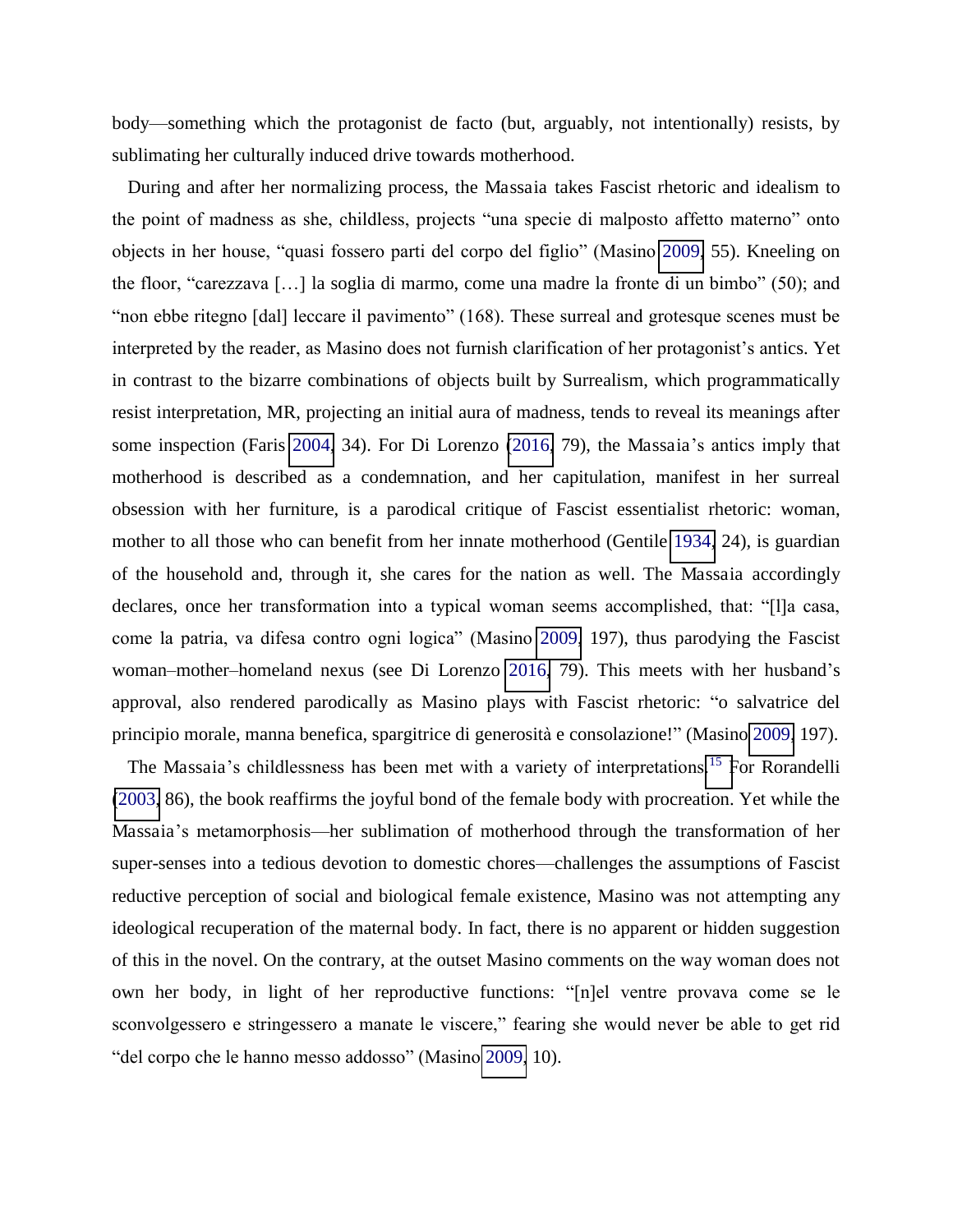Furthermore, the obsessive attention the Massaia pays to her furniture may also be seen as her desire to recuperate her childhood world: hoping to find magic in her surroundings just as when she was in the trunk, she becomes once more of all the frustrated housewives of humanity (see Laghezza [2014,](#page-21-0) 12). The synedochal quality of this character conveys a critique of gender roles that transcends Fascism. In these passages, Masino uses personifications to convey the Massaia's attempts at recuperating her super-sight: "non le veniva dalle pareti […] nessun sussurro. Qualche volta, è vero, un mobile si faceva sentire," but no metamorphosis transforms those "compagne di legno che rimanevano rigide […] come mogli di generali" (Masino [2009,](#page-21-0) 53–4). Over time, she accepts that "erano mobili senza vita," just as she now is, and that "non ne volevano sapere di essere stati alberi vivi" (53). Yet she is not ready to accept the loss of that magic, which is no longer coming to her aid against conformism. Shortly after the episode cited above, the Massaia seems to recuperate a sense of magic by fusing herself with the natural word. Her maternal care of the houseplants activates her subjectivity by reigniting that lost imaginative power which, in turn, animates her surroundings. Bodily fusions with nature, frequent in MR (e.g. in the writing of Maria Luisa Bombal [1910–1980]), typically point to a recuperation of an independent female identity. Here, the visualizing capacity of MR conveys a stato di grazia that fuses the Massaia's body with nature (just as it was in the trunk): "ella entr[ò] in rapporto con i fiori" and "le braccia le si alzarono con le mani spalancate tra i rami a far da fronde, […]. Il tronco le si contorse" while "un sugo resinoso […] le incollava le mani. Tutta l'aveva impastata" (56). However, this stato di grazia is soon ruined by the progressive intrusion of her sense of housewifely duty mentioned above, which transforms her super-sight into an obsessive attention to dirt: "[a]vvenne che la massaia […] si trovasse, per eredità femminile certo, a spolverare quella foglia […]. Cosi a poco a poco non vide intorno a se che cose da governare" (58). In other words, her inclination towards caring for all things living is substituted by a culturally induced type of nurturing, itself the result of the tension between her conscious will to conform and her unconscious resistance to it.

Masino's irony is put to use in a critique of societal conventions, here denouncing the fabricated nature of notions of womanhood—Fascist and non-Fascist alike. When she comes out of the trunk, the Massaia loses her power of imagination (just as the wooden furniture no longer comes to life, after the wood has been turned into timber by men, for their purposes), and her super-sight, the origin of her philosophical thinking. This had once allowed her to interact in an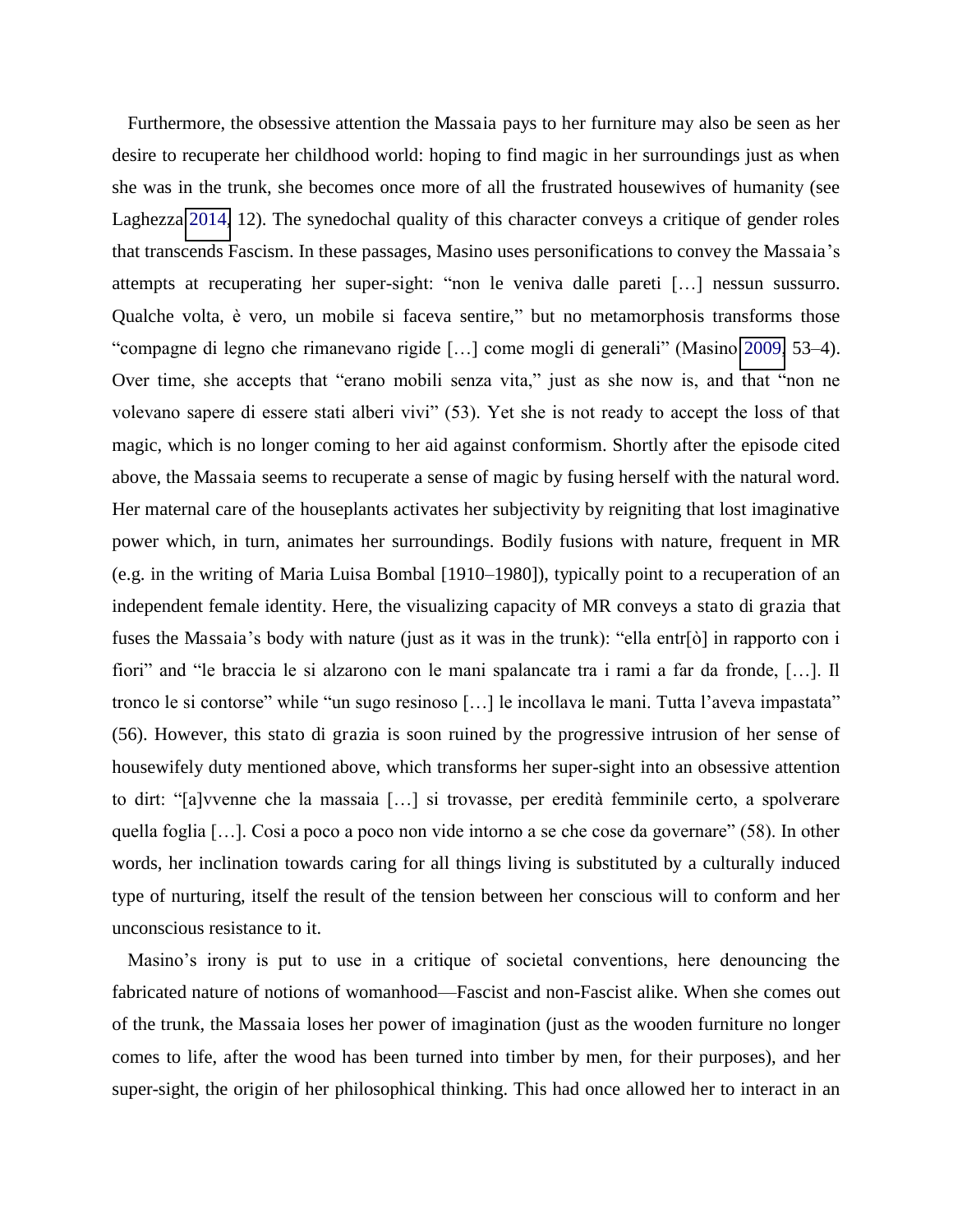extraordinary way with ordinary objects and surroundings, but her decision to conform has destroyed the possibility of her finding magic within herself and in her environment (Manetti [2009,](#page-21-0) 148). This is summarized by Masino through another instance in which rising as opposed to tethering conveys a gendered perspective: "tutta la poesia del mondo è trascorsa per una donna, da quando […] le mettete sulle spalle la casa," while "voi [uomini] volate, noi stiamo a terra" ([2009,](#page-21-0) 122).

### The Double in Nascita e morte della Massaia

Masino's insistence on the fabricated nature of womanhood, and of motherhood as a virtue, is also a trope of modernist derivation (and of the modernist obsession with the search for, or lack of, a truer self) that finds its roots in the Pirandellian philosophy of masks.<sup>16</sup> [A](#page-18-0)s Cooper affirms, Nascita features an "innovative presentation of the modernist crisis of consciousness in light of the psychological and socio-political implications of gender" ([2004,](#page-21-0) 382).

Representations of selfhood in modernist literature, Pirandello's Vitangelo Moscarda to name just one, tend towards fragmentation. Indeed, there is a strong focus on a self that is heterogeneous, pluralist, but which was once thought unitary. An example of this process can be found in Bontempelli's 1925 play, Nostra Dea. This work offers an illustration of the modernist obsession with the existence (or absence) of an original—more real—self in humans, beyond the layers of masks (dresses, in Dea's case) that one has to put on, on a daily basis, in order to comply with social conventions. In accordance with modernist experimentation, in Bontempelli the inclusion of the double in the form of automata/marionettes in ordinary life implied challenging "the notion itself of reality, […] perceived as an aesthetic construct" (Storchi [2006,](#page-24-0) 117). This surpassing of the traditional mimetic paradigm in favour of poiesis, in Bontempelli's trilogy, became a self-censoring process that enabled him to avoid censorship.<sup>17</sup> [T](#page-18-0)hrough the irreducible element of a double motherhood in Il figlio, for instance, Bontempelli tackles the assumption that everything is knowable and controllable, thereby anticipating a foremost precept of MR: the idea that reality always surpasses our abilities to label or define, and that the purpose of literary creation is to acknowledge this impossibility by stimulating questions rather than giving answers to readers. Il figlio, which features a resurrected child with two mothers and a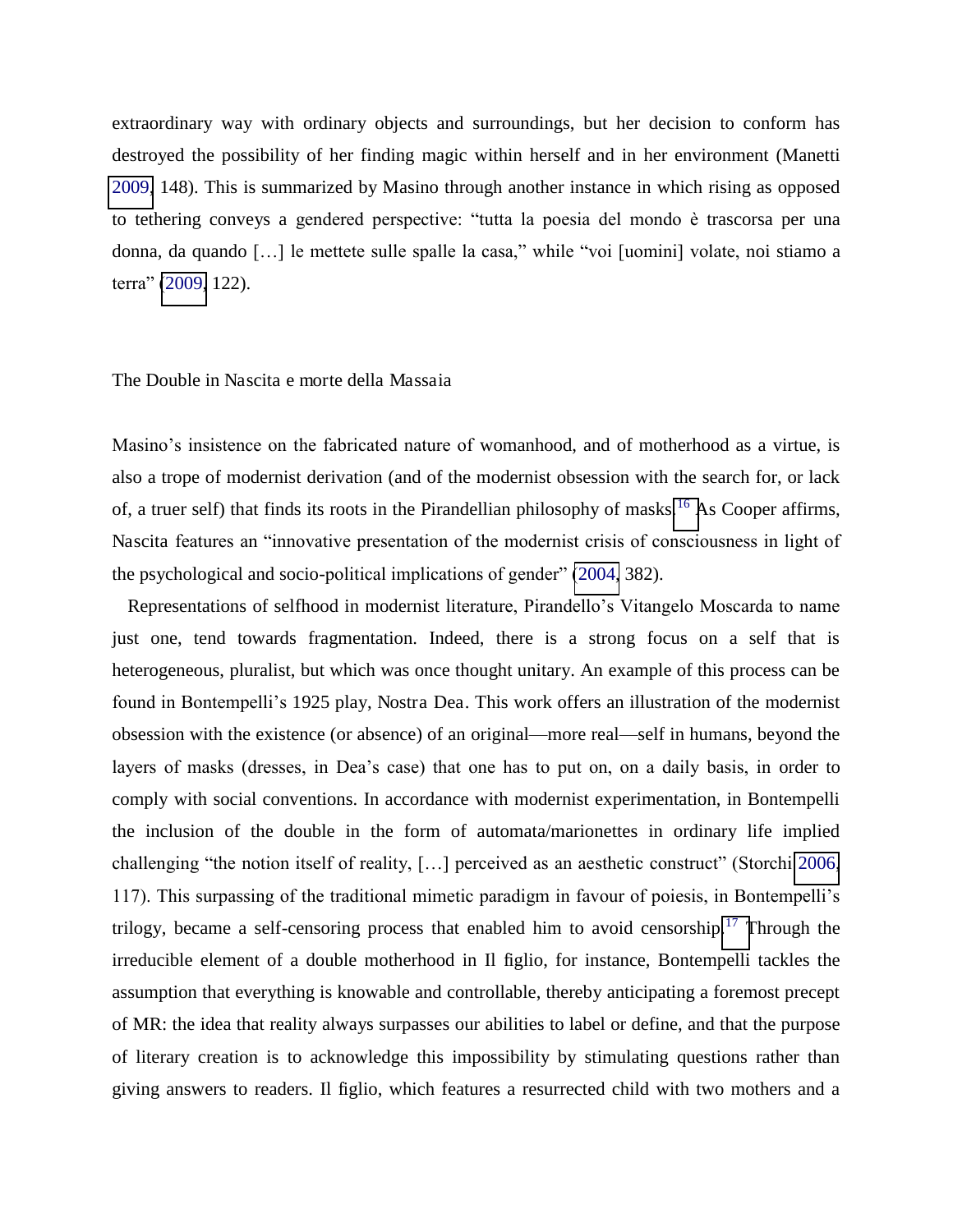quest to establish which of the two is the real one, is underpinned by the question: is true motherhood that of the flesh or that of the soul (Baldacci [1959,](#page-18-0) 433)? This novel hints at the impossibility of finding an answer to the question above, and thus challenges a unified definition of motherhood.[18](#page-18-0) Similarly, in Nascita a repetitive creation of doubles works against the idea of a single essence for women. Yet Masino's use of the double is arguably more successful than Bontempelli's because she achieves her goal of destabilizing the reader's ideas of unity in a farreaching sense.

In MR, the splitting of the self can be a literalized metaphor with the emergence of an anti-self, following the convergence or clash of two disparate forms of thought, or two cultures (Faris [2004,](#page-21-0) 155). Hence the double, losing traditional connotations of good vs. evil, challenges binary ways of thinking and (in our case) binary conceptions of womanhood (mother/not mother). This corresponds with the mode's penchant for dualisms, which become the definition for any type of multiplication in the text, formal and thematic alike. Masino's novel is an example of nonmimetic writing of modernist derivation. Here, the double is present in the form of a mysterious character coming to life (a girl) as a result of the Massaia's split consciousness. Indeed, given that the girl is silenced just as the protagonist had earlier been, we may argue that the text throws into relief the repetition among generations of women, also pointing to women's collusion in the hierarchical structuring of society. This can be read as a critique of Fascism, but also as an engagement with women's condition throughout the history of the West. Unlike in Bontempelli's Il figlio, the double in Nascita is not subversive because it destabilizes held viewpoints on motherhood through the emergence of rebellious female voices. Once the Massaia has agreed to become an exemplary daughter and woman, the normalizing female voice is no longer the mother's, but belongs to the Massaia herself as she attempts to become (like) her own mother who had been a willing player in the mechanism by which the subjugation of women is reproduced: "quella madre amorfa che l'aveva costruita quindi distrutta […] incitandola alla riproduzione […]. Tutto questo rientra certo nella carriera di madre, intesa in modo sociale" (Masino [2009,](#page-21-0) 63). So, when the Massaia meets her double, a young girl who claims "mi basto" in defense of her freedom (165), the frustrated housewife invites her to surrender her autonomy and to conform. The splitting, which reveals how the Massaia has become the persecutory double of her (old) self, with the girl as her alter ego, is a consequence of the lost magical power. Embittered to see her former self still full of imagination, the woman sets off to kill it, just as her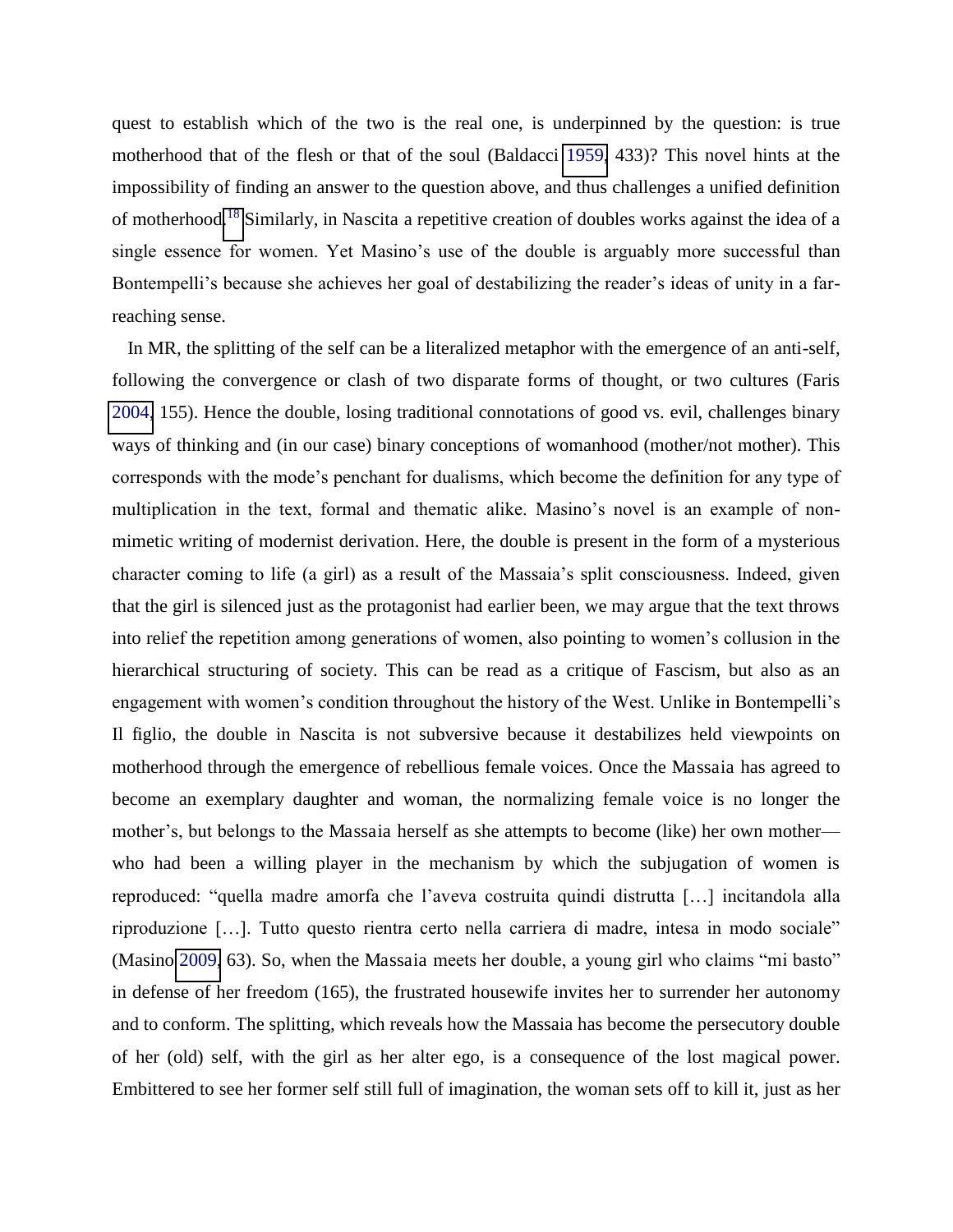mother had tried with her. As was the case with many representations of selfhood in modernist literature, the focus here is on a heterogeneous self. That self, of course, was once thought monolithic. Moreover, the double is the projection of the protagonist's conformist fantasies. When this occurs (e.g. in chapter 9) the Massaia, it would seem, has generated a double of herself, not a daughter, only to transform that double into an ill-fated mother, a role that she could not (or perhaps would not) assume herself.

<span id="page-16-0"></span>A drastic confusion surrounding identity throughout the novel is also rendered by Masino in her shifts from third- to first-person narration (the latter usually conveying a disapproving conformist standpoint) and vice versa, without warning or explanation— there is even a diarystyle section in the novel. She even lets the narrating voice speak directly to readers, asking them to identify with the protagonist. The text is thus "structured between self and self as other, articulating the subject's relation to cultural laws and established rules" (Živković [2000,](#page-24-0) 125). This use of the double engages with the magical realist notion according to which "listening to their polyvocal textual voices will presumably teach us to listen to many points of view" (Faris [2004,](#page-21-0) 168). In Masino, an instability in perspective seems to imply that if no single reality exists, then there is no worldview which we may deem exact (see Davies [2000,](#page-21-0) 59), and the contrary view might appear to be as unstable as its opposite (in this schema): such instability opens itself up to the possibility of a counter-position, rather than opposition per se. Masino's text, while it is not an instrument in the hands of an official ideology, does not absolve a definitive ideological role of opposition either.

The double in Masino works to an extent towards enabling the emergence of a multiple, thus de-focalized, narrative. Uncertainty surrounding the narrating voice, and its multiplicity, is yet another manifestation of MR's challenge to boundaries in Masino's work. This further disorients the reader, who is not presented with a traditionally omniscient narration or with a reliable homodiegetic voice, but instead with an unpredictable series of shifts of (female) perspectives a choice that challenges univocal visions of women's life, on the one hand. On the other, this instability and unreliability of viewpoints does not allow the reader to derive a definitive clearcut ideology from the text, at least not one that we may ascribe to the author. In magical realist style, which takes to extremes the role of engaged literary creation, the responsibility of ascribing meanings mostly attaches to the reader (an aspect that also distances Masino from postwar neorealist narratives). By contesting the limited nature of mimetic representation itself, and thus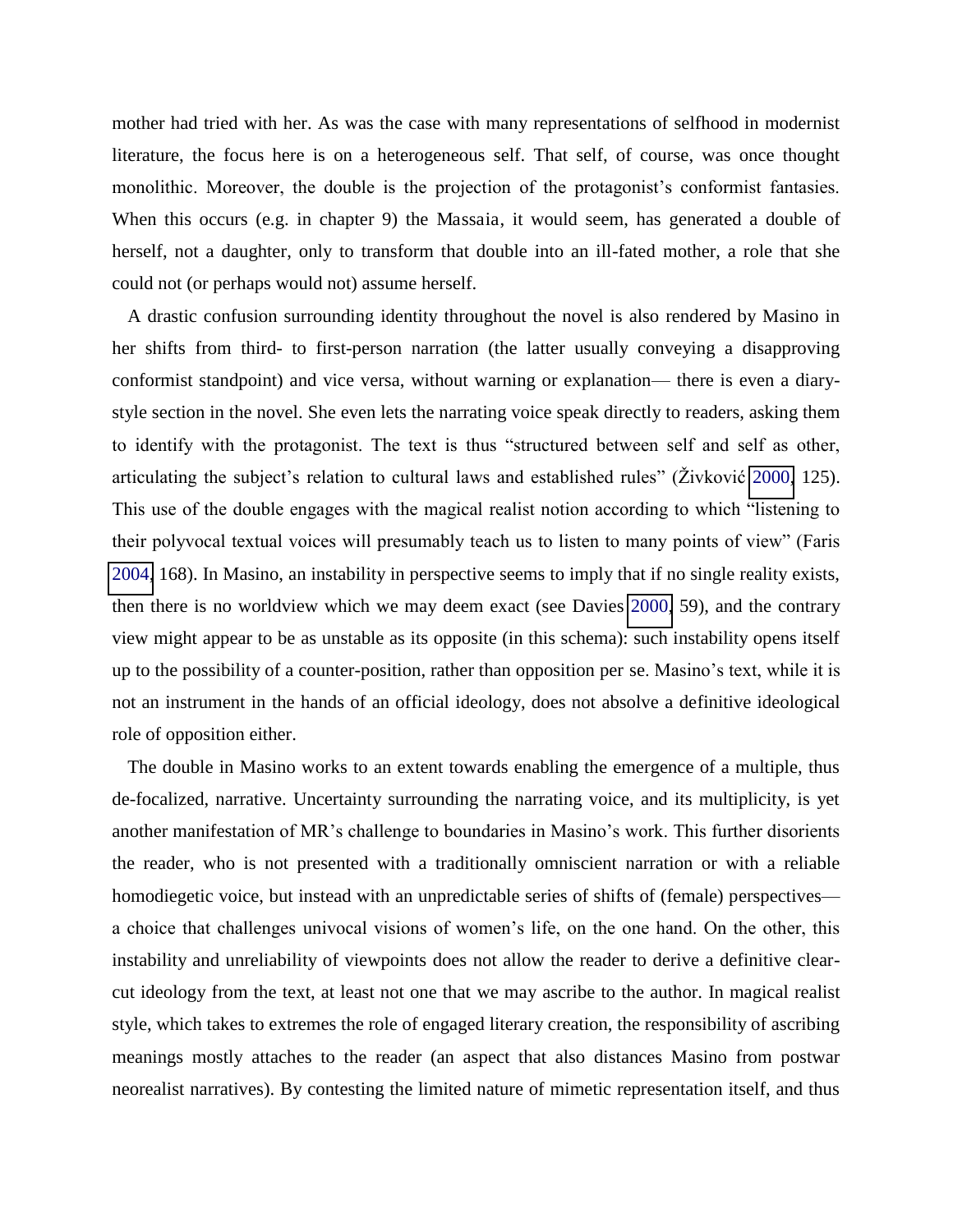reality seen as an aesthetic construct, Masino's MR challenges established viewpoints—Fascist and otherwise—from a gendered perspective.

#### Conclusions

MR tends toward anti-hegemonic discourses in a very broad sense, which has prompted international "postcolonial, feminist and cross-cultural writers to embrace it as a means of expressing their ideas" (Bowers [2004,](#page-18-0) 63), at times reacting to specific regimes (Faris [2004,](#page-21-0) 142). Because of its world-wide diffusion, MR has always been resistant to categorization. The European variant of MR, represented by writers such as Bontempelli and Jünger (1895–1998), has been seen as fundamentally intellectual and linked to the philosophical tradition of Idealism (Weisgerber [1987,](#page-24-0) 26–7). This kind of MR depicts a hypothetical world, which is a verbal construct, a linguistic manipulation of reality. In the folkloric, mythic form, on the other hand, Latin America and the Caribbean have been described as intrinsically magic.<sup>[19](#page-18-0)</sup>

Masino's text, presenting with a variety of narrative strategies, is certainly close to the way Bontempelli deliberately challenged existing literary canons, his main targets being Romanticism and Naturalism. Masino, because Nascita finally came forth after World War II, ended up offering an alternative to the realist revival. Her focus on the constructed nature of knowledge prompts us to regard her style as an example of a European and epistemological MR. Her interpretation of language, as she stages the making of what was considered a normal woman, informs considerations of knowledge, and causes readers to interrogate how these considerations structure both the Massaia's sense of reality and her notion of her own identity, and thus gender. Though she does not go as far as approaching the question of "fluidity" that would later inform the works of magical realist, feminist writers (such as Carter's 1977 The Passion of New Eve), Masino comparably examines gender issues and deconstructs traditionally held viewpoints and conventions (especially of motherhood) through use of the grotesque, which also traverses and underpins a parody of gender norms. Masino explores the connections between woman and nature, and also woman and her surroundings when the Massaia is still a child, identifying in this communion with the inanimate world a possibility of activating a different female gender identity. When her super-senses are triggered, the Massaia attempts to escape the normalizing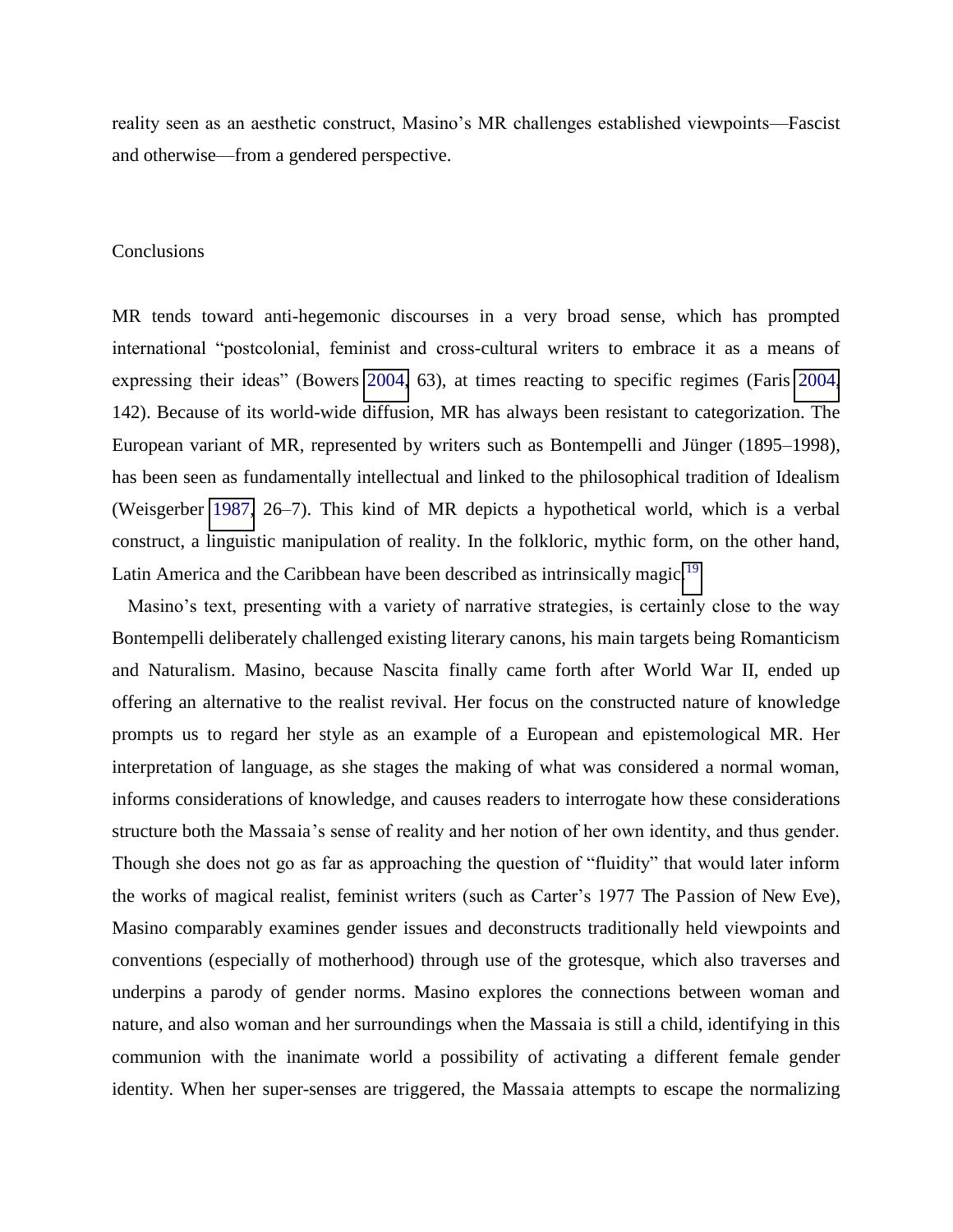<span id="page-18-0"></span>discourse of patriarchal authority in general (and of the regime more specifically), which she has inherited and internalized through her mother. In this way she challenges a rhetoric which Masino describes as built exclusively on the performative power of language, and not grounded on an actual ontological difference.

Overall, the novel presents several textbook elements of MR, something that has so far been ignored by the extant critical bibliography. With the present analysis I have offered a perspective on Masino's work which would acknowledge her pivotal contribution to what would later become such a debated narrative mode. Obviously a comprehensive analysis of her style in Nascita would entail the thorough study of additional elements (e.g. intertextuality and her use of Catholic imagery), but within the context of this article it has been my intention to focus on those aspects of her style that would allow me to show how, rather than being an isolated example of experimentation with diverging narrative modes, her book should actually be considered as a precursor of "the most important trend in contemporary international fiction" (Faris [2004,](#page-21-0) 42).

### **Notes**

- 1 For instance: Airoldi-Namer [2000,](#page-18-0) Cesaretti [2007 a](#page-18-0)nd [2008,](#page-21-0) Cooper [2004,](#page-21-0) Di Lorenzo [2016,](#page-21-0) Garbin [2013,](#page-21-0) Gieri [2002,](#page-21-0) Laghezza [2014,](#page-21-0) Manetti [2016,](#page-21-0) Re [2005,](#page-21-0) Rozier [2008 a](#page-21-0)nd [2011.](#page-21-0)
- 2 The book was first published in installments in Il tempo between 1941 and 1942, and then in novel form in 1945 (after Masino was forced to rewrite it, following the loss of the original manuscript), but its rewriting and publication in 1945, a time when letters and the humanities were transitioning to neorealism, provokes some further observations.
- 3 Indeed, Masino's Anniversario (1948) presents magical realist elements as she deals with the notion of memory during the War, before the narrative plunges into a narration rooted in fantasy (see Rozier [2008,](#page-21-0) 153). Her engagement with history frequently produced, through non-mimetic writings, a critique of Fascism, such as La fame, of 1933. This was also the first of Masino's works to be heavily affected by censorship: Bompiani refused to include it in Racconto grosso ed altri (1941) (see in this regard Bonsaver [2007 a](#page-18-0)nd [2013\).](#page-18-0)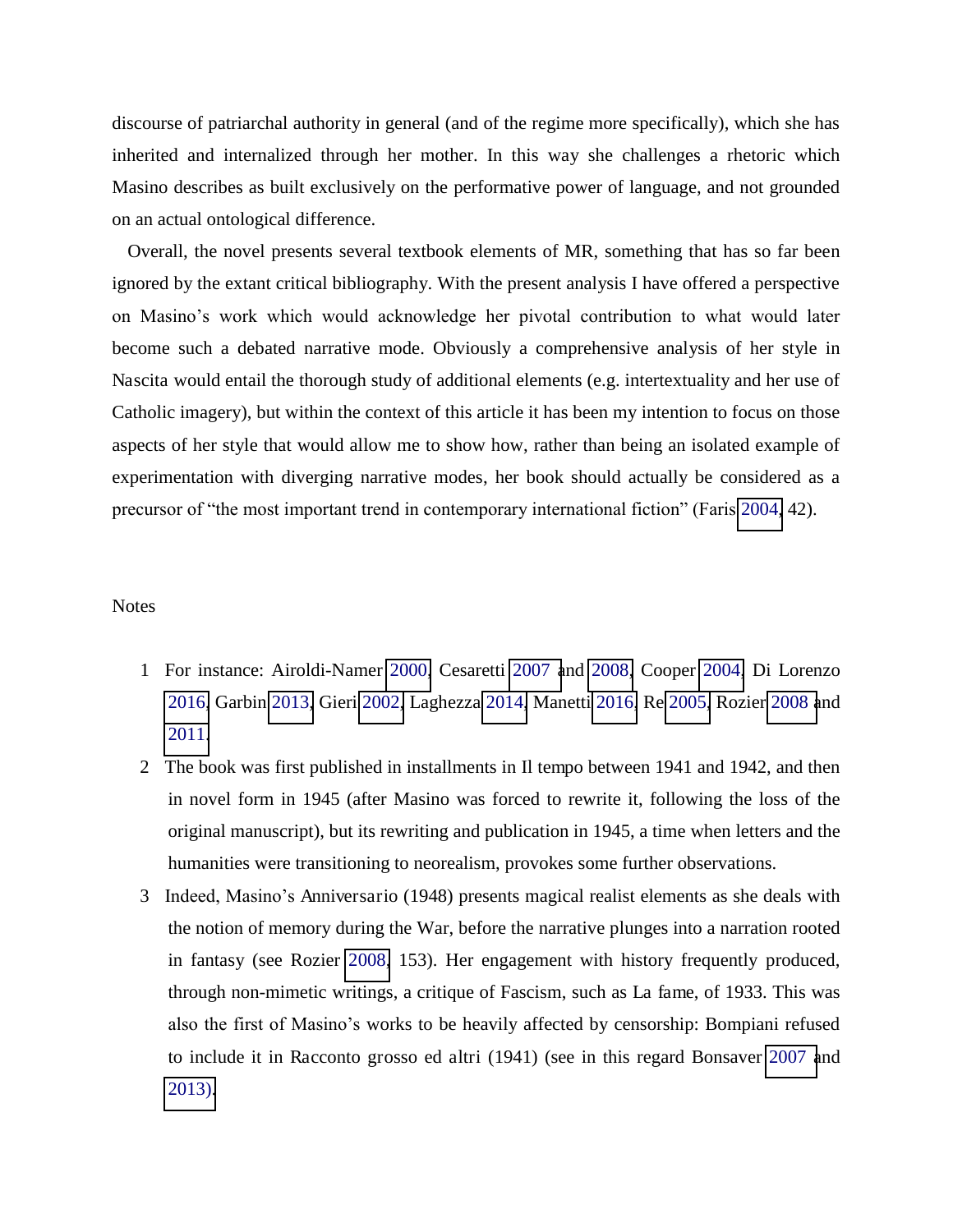- 4 This theme was also widely explored in neorealist films such as Roma, città aperta (1945) and Ladri di biciclette (1948).
- 5 This is also the case with her Monte Ignoso (1931) and Periferia (1933).
- 6 In other words, elements of the fantastic are used to stage the impracticability and end of the fantastic itself (Manetti [2008,](#page-21-0) 596–7).
- 7 These three works are Il figlio di due madri (1929), Vita e morte di Adria e dei suoi figli (1930), and Gente nel tempo (1937).
- 8 Masino's 1928 "Ricostruzione" (in Decadenza della morte, 1931) contains exemplary renderings such as: "[l]a giovane morta si alzò a sedere nella bara e guardò la tomba dove l'avevano chiusa. Ella era morta, sicuramente morta" (77).
- 9 See Bosetti [1997.](#page-18-0) Guerricchio [\(2001](#page-21-0), 57) argues that Bontempelli's stupore is not present in Masino. Yet the loss of it is a thematic component of Nascita.
- 10 Correspondingly, Valisa [\(2014,](#page-24-0) 117) calls the Massaia a "young philosopher."
- 11 On the subversive rendering of space and time in Masino's works, see Re (2016, 166).
- 12 See Manetti [\(2014,](#page-21-0) 535).
- 13 When the third-person narration assumes the mother's viewpoint, Masino uses grotesque bodily images, insisting on distasteful details: the Massaia is "grassa e unta, con [...] punti neri sul naso" which she persistently tries to remove making her nose "gonfio e violaceo" while her mother "stillava […] parole di ribrezzo" (12).
- 14 For Fresu, Bontempelli's automata are the product of a sociocultural paralysis that had invested the modern, Western subject. Bontempelli was describing a process of devitalization of the human being (Fresu 2008, 23), while staging the affectation of social conventions and human beings' enslavement to them.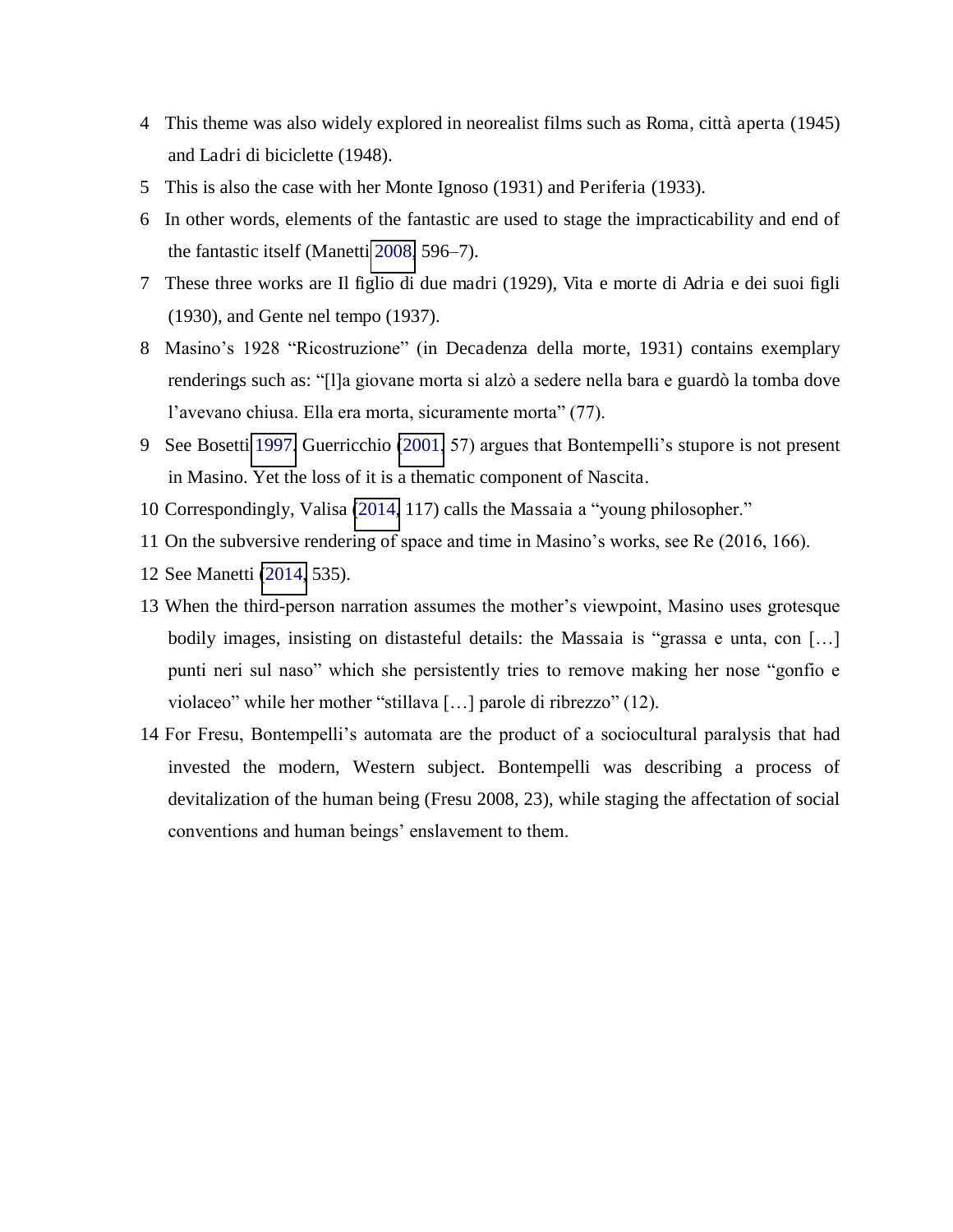- 15 For Rozier [\(2011,](#page-21-0) 257), the Massaia actively "refuses procreation," thus "implicitly affirm[ing] a woman's right over her own reproduction." According to Di Lorenzo ([2016,](#page-21-0) 75) this is far from apparent, for refusing entails will, something of which the Massaia appears to be deprived.
- 16 Pirandello's characters have plural identities; they wear several masks. Some masks/roles are imposed on them, while on other occasions they choose the mask themselves (e.g. in Uno, nessuno, centomila). These masks/roles in his works point not only to the impossibility of authenticity as intrinsic to human nature, but to the innate lack of an original authenticity.
- 17 The choice to take the Fascist conception of gender roles as symbolic of the regime's totalizing character arguably derived from the fact that, as in many other of its aspects (e.g. censorship), but perhaps even more blatantly, before the inauguration of pro-natalist policies (1927) the Duce's attitude towards women's emancipation had been ambiguous—Fascism had even advocated women's right to vote in its early days.
- 18 In Il figlio, the resurrection of the child into another child's body and the ensuing appearance of another mother eventually empowers both female characters—two anime candide—when they unite for the child's sake and against the normalizing voice of the (male) institutions and of the father.
- 19 These geographical boundaries, first theorized by Echevarŕa in 1974, have been surpassed to an extent. Perhaps more importantly, the notion of an ontological MR now seems to point to two separate—but by no means mutually exclusive or incompatible trends: one which is found predominantly in postcolonial literatures (see Faris [2004,](#page-21-0) 127), and one which more generally links MR with postmodernism in Western literature.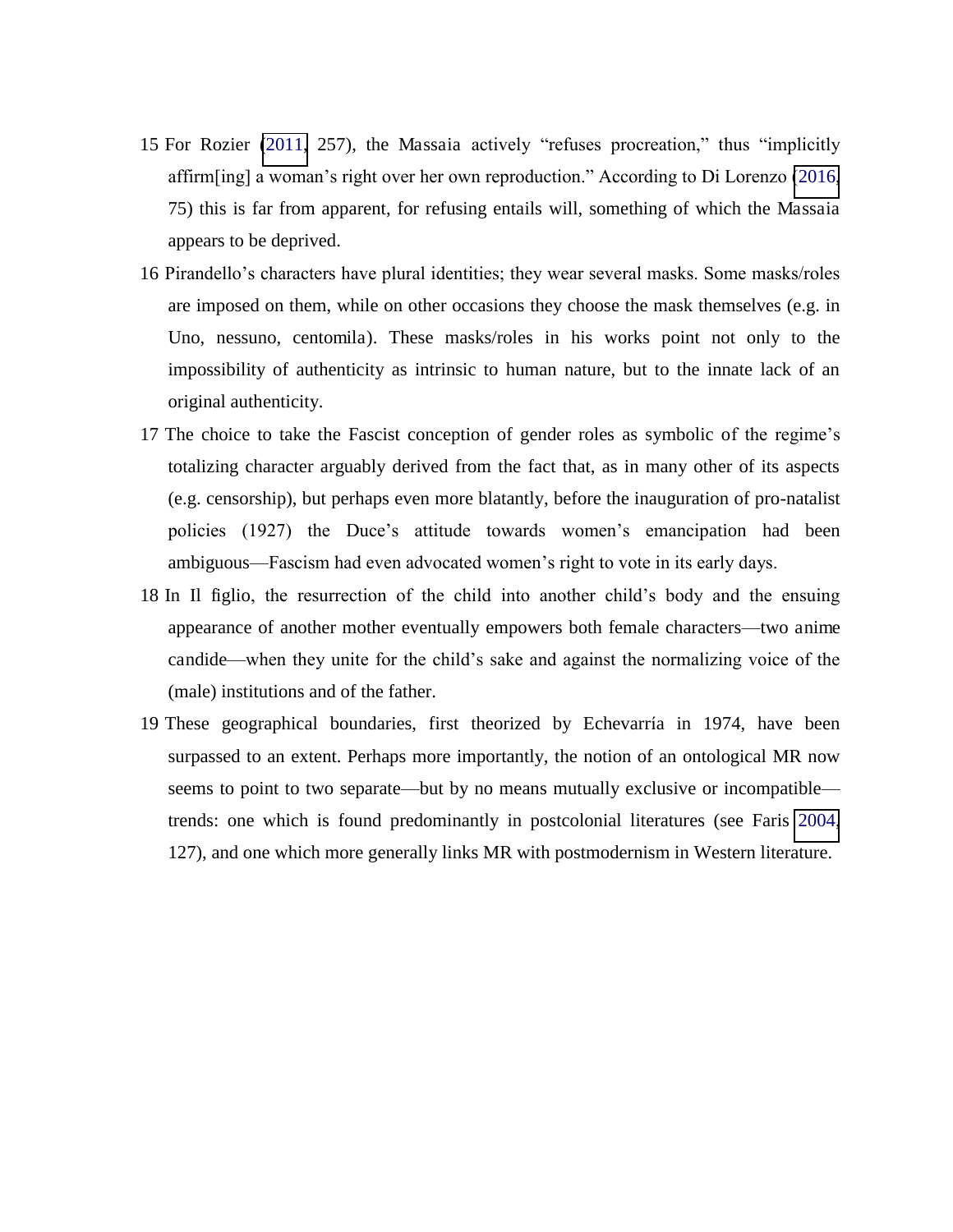References

Airoldi-Namer, Fulvia. 1979. Massimo Bontempelli. Milan: Mursia.

- Airoldi-Namer, Fulvia. 2000. "La terra e la discesa: l'immaginario di Paola Masino." Otto/Novecento 24(3): 161–186.
- <span id="page-21-0"></span>Bakhtin, Michael. 1984. *Problems of Dostoevsky's Poetics*. Minneapolis: University of Minnesota Press.

Baldacci, Luigi. 1959. "Massimo Bontempelli." Belfagor 14(4): 432–445.

- Bersani, Mauro. 1994. "Postfazione di Monte Ignoso." In Monte Ignoso, edited by Paola Masino, 207–220. Mailand: Il Melangolo.
- Bonsaver, Guido. 2007. Censorship and Literature in Fascist Italy. Toronto: University of Toronto Press.
- Bonsaver, Guido. 2013. Mussolini censore. Storie di letteratura, dissenso e ipocrisia. Roma: Editori Laterza.

Bontempelli, Massimo. 1929. Il neosofista e altri scritti. Milano: Mondadori.

- Bontempelli, Massimo. 1974. *L'avventura novecentista*. Firenze: Vallecchi.
- Bontempelli, Massimo. 1978. Pirandello o del candore, edited by Luigi Baldacci, 807–859. Milan: Mondadori.

Bosetti, Gilbert. 1997. *L'enfant*-dieu et le poète. Grenoble: ELLUG.

Bowers, Maggie Ann. 2004. Magical Realism. New York: Routledge.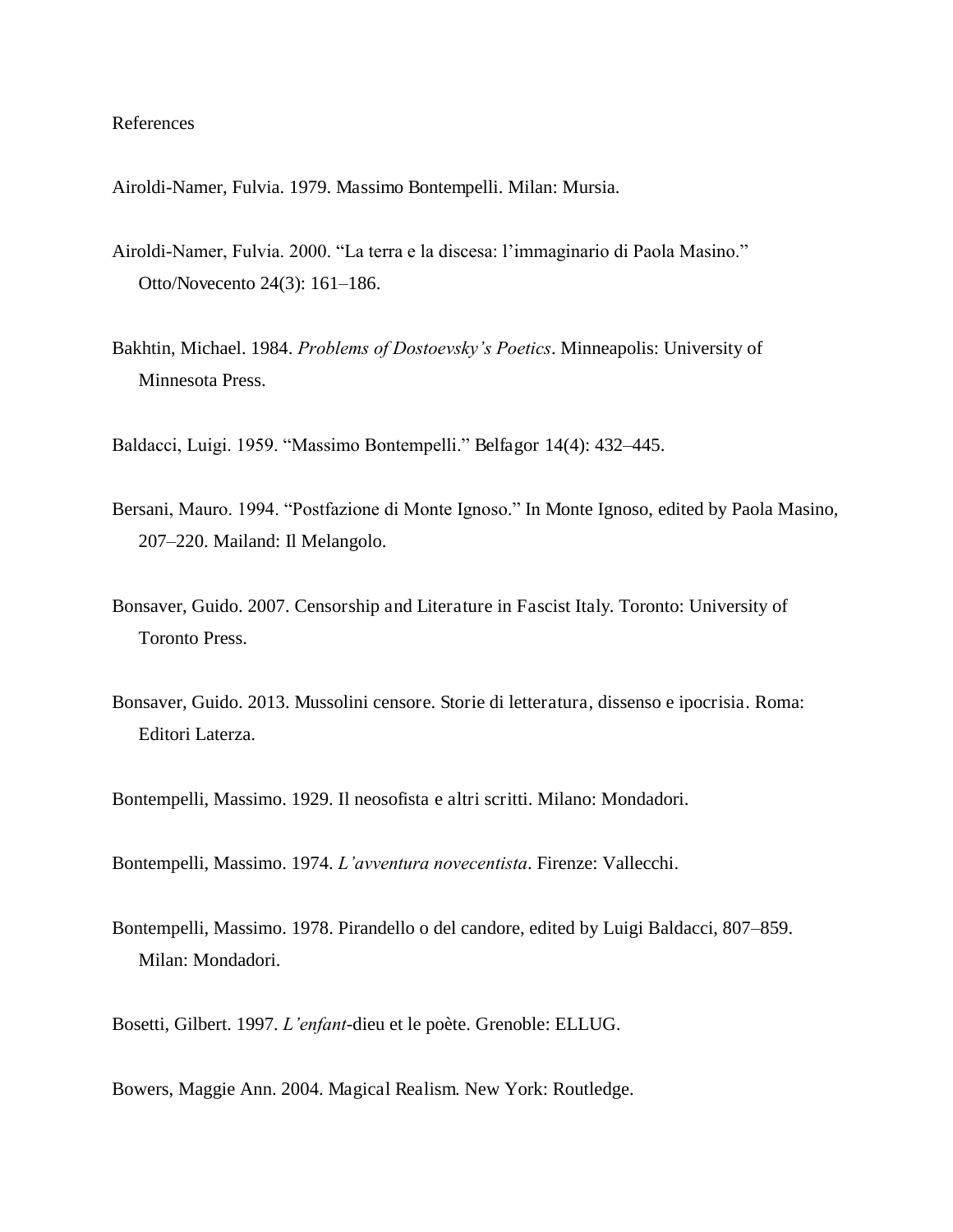- Carpentier, Alejo. 1995. "On the Marvelous Real in America." In Magical Realism: Theory, History, Community, edited by Wendy B. Faris and Lois P. Zamora, 75–88. Durham, NC: Duke University Press.
- Cesaretti, Enrico. 2007. "Nutrition as Dissolution: Paola Masino's Nascita e morte della massaia." Quaderni d'Italianistica 28(2): 1–20.
- Cesaretti, Enrico. 2008. "Indigestible Fictions: Hunger, Infanticide and Gender in Paola Masino's Fame and Massimo Bontempelli's La fame." Spunti e ricerche 23(1): 5–20.
- Chanady, Amaryl. 1985. Magical Realism and the Fantastic: Resolved versus Unresolved Antinomy. New York: Garland.
- Chanady, Amaryl. 1995. "The Territorialization of the Imaginary in Latin America: Self-Affirmation and Resistance to Metropolitan Paradigms." In Magical Realism: Theory, History, Community, edited by Wendy B. Faris and Lois P. Zamora, 125–144. Durham, NC: Duke University Press.
- Cooper, Alison. 2004. "Gender, Identity, and the Return to Order in The Early Work of Paola Masino." In Italian Modernism: Italian Culture between Decadentism and Avantgarde, edited by Mario Moroni and Luca Somigli, 378–401. Toronto: University of Toronto Press.

Cooper, Brenda. 1998. Magical Realism in West African Fiction. London: Routledge.

- Currelli, Stefano. 2014. I meccanismi del fantastico nei Miracoli quotidiani di Enrico Morovich. MA by Research Dissertation. Università degli Studi di Cagliari. Davies, Lloyd. 2000. Allende: La casa de los espíritus. London: Grant and Cutler.
- Di Lorenzo, Fiammetta. 2016. "'La carriera di madre': La demistificazione del ruolo materno in Paola Masino, Laudomia Bonanni e Anna Banti." In To Be or Not to Be a Mother: Choice,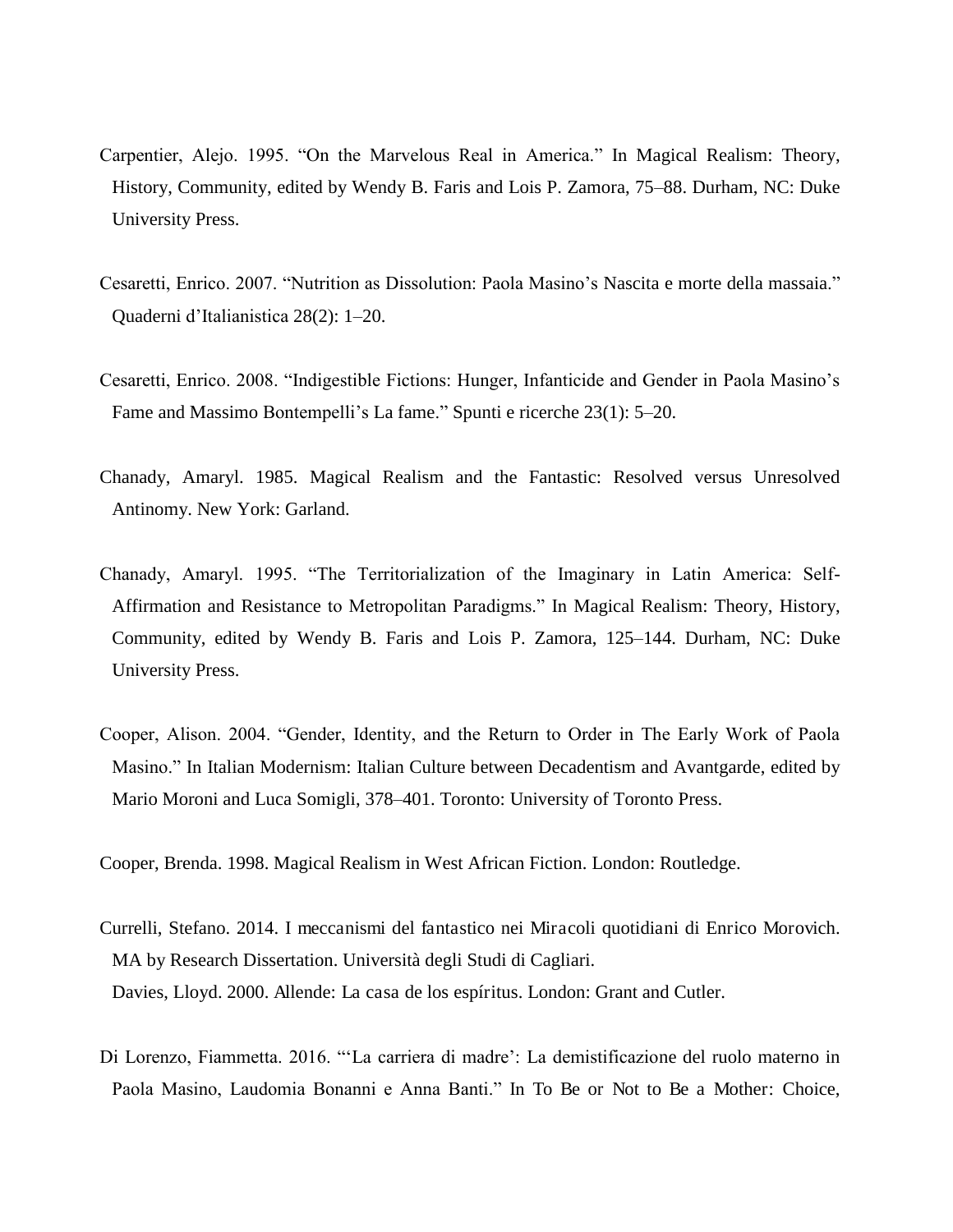Refusal, Reluctance and Conflict. Motherhood and Female Identity in Italian Literature and Culture, edited by Laura Lazzari and Joey Charnley, 74–82. Special volume 1 of Intervalla.

- Faris, Wendy B. 2002. "The Question of the Other: Cultural Critiques of Magical Realism." Janus Head 5(2): 101–119.
- Faris, Wendy B. 2004. Ordinary Enchantments: Magical Realism and the Remystification of Narrative. Nashville, Tenn.: Vanderbilt University Press.
- Garbin, Barbara. 2013. "Paola Masino: From Classic to Modern Fantastic." Forum Italicum 47(3): 586–603.
- Gentile, Giovanni. 1934. La donna e il fanciullo. Due conferenze. Firenze: Sansoni.
- Gieri, Manuela. 2002. "Paola Masino." In Italian Prose Writers, 1900*–*1945, edited by Luca Somigli and Rocco Capozzi, 193–199. Detroit: Thomson Gaie.
- Guerricchio, Rita. 2001. "Il realismo magico di Paola Masino." In Finzioni e Confessioni. Passaggi letterari nel Novecento italiano, 55–66. Napoli: Liguori.
- Hume, Kathryn. 1984. Fantasy and Mimesis: Responses to Reality in Western Literature. London: Methuen.
- Iacobbe, Antonella. 2006. "Dalla fantasia alla coscienza: percorsi poetici e narrativi in Elsa Morante e Lalla Romano." La Capitanata 44 (19): 37–44.
- Laghezza, Beatrice. 2014. "Il fantastico di essere donna: spose, massaie e madri nell'opera di Paola Masino." Between 4(7): 1–18. doi: [https://doi.org/10.13125/2039-6597/1148.](https://doi.org/10.13125/2039-6597/1148)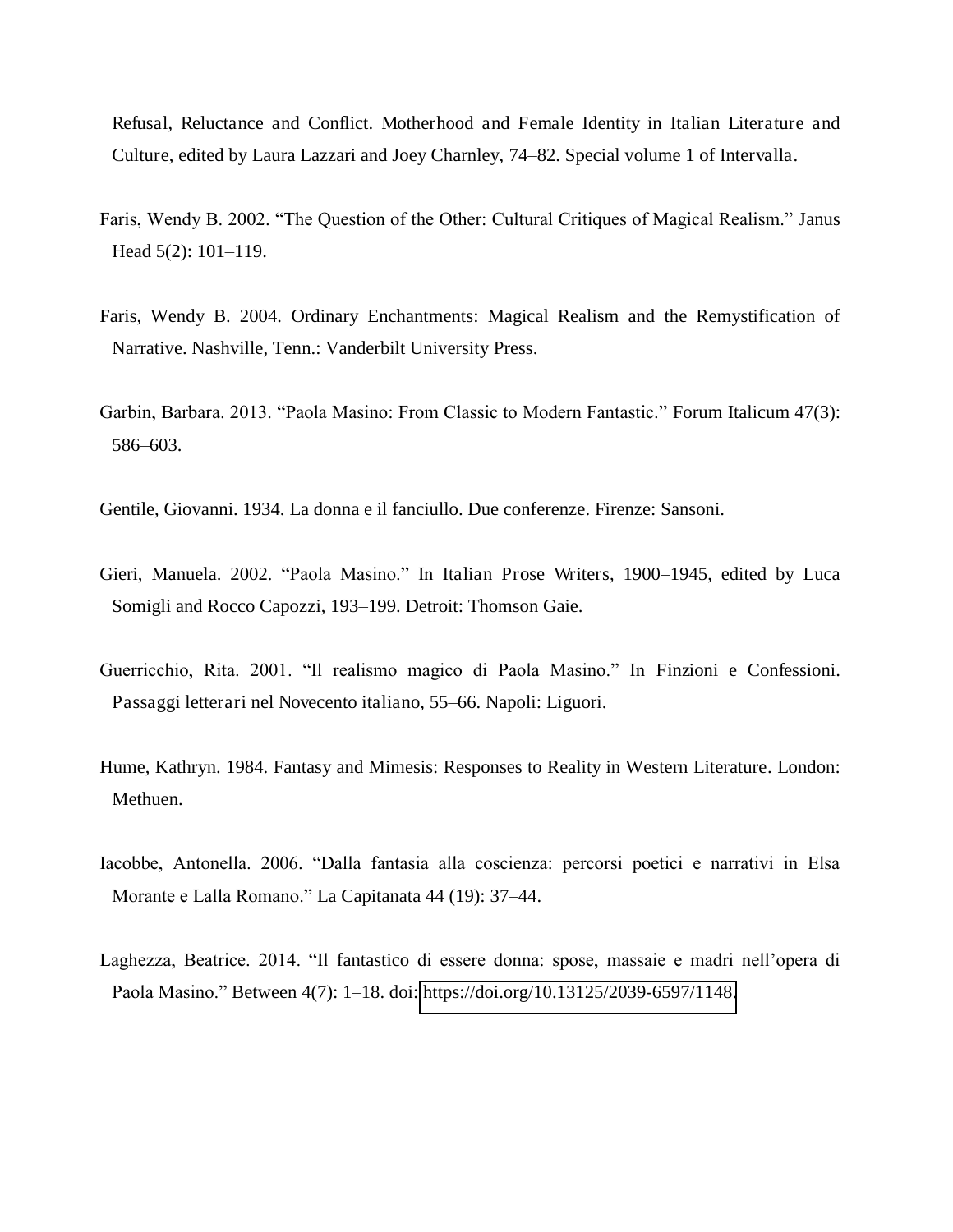- Manetti, Beatrice. 2008. "Le molteplici declinazioni del fantastico di una 'Massaia'." In *'Italia Magica'. Letteratura fantastica e surreale dell'Ottocento e del Novecento*, 589–599. Cagliari: AM&D.
- Manetti, Beatrice. 2009. "Nascita e morte di una scrittrice. Per un ritratto di Paola Masino." Paragone Letteratura 60(84–86): 134–152. Manetti, Beatrice. 2014. "Donne al cospetto dell'angelo: il sacro come epifania del fantastico in Paola Masino, Elsa

Morante e Rossana Ombres." California Italian Studies 5(1): 526–549.

Manetti, Beatrice. 2016. Paola Masino. Milano: Mondadori.

<span id="page-24-0"></span>Masino, Paola. 1995. Io, Massimo e gli altri: autobiografia di una figlia del secolo. Milano: Rusconi.

Masino, Paola. 2009. Nascita e morte della Massaia. Milan: Isbn.

- Morante, Elsa. 1990. "Sul romanzo." In Opere vol. 2, edited by Carlo Cecchi and Cesare Garboli, 1495. Milano: Mondadori.
- Re, Lucia. 1995. "Fascist Theories of 'Woman' and the Construction of Gender." In Mothers of Invention: Women, Italian Fascism, and Culture, edited by Robin Pickering-Iazzi, 76–100. Minneapolis: University of Minnesota Press.
- Re, Lucia. 2005. "Fame, cibo e antifascismo nella Massaia di Paola Masino." In Il Cibo e le donne nella cultura e nella storia. Prospettive interdisciplinari, edited by Giuseppina Muzzarelli and Lucia Re, 165–181. Bologna: Clueb. Re, Lucia. 2016. "Polifonia e dialogismo nei romanzi di epoca fascista: censura, autocensura e resistenza." In Paola Masino, edited by Beatrice Manetti, 163–175. Milano: Mondadori.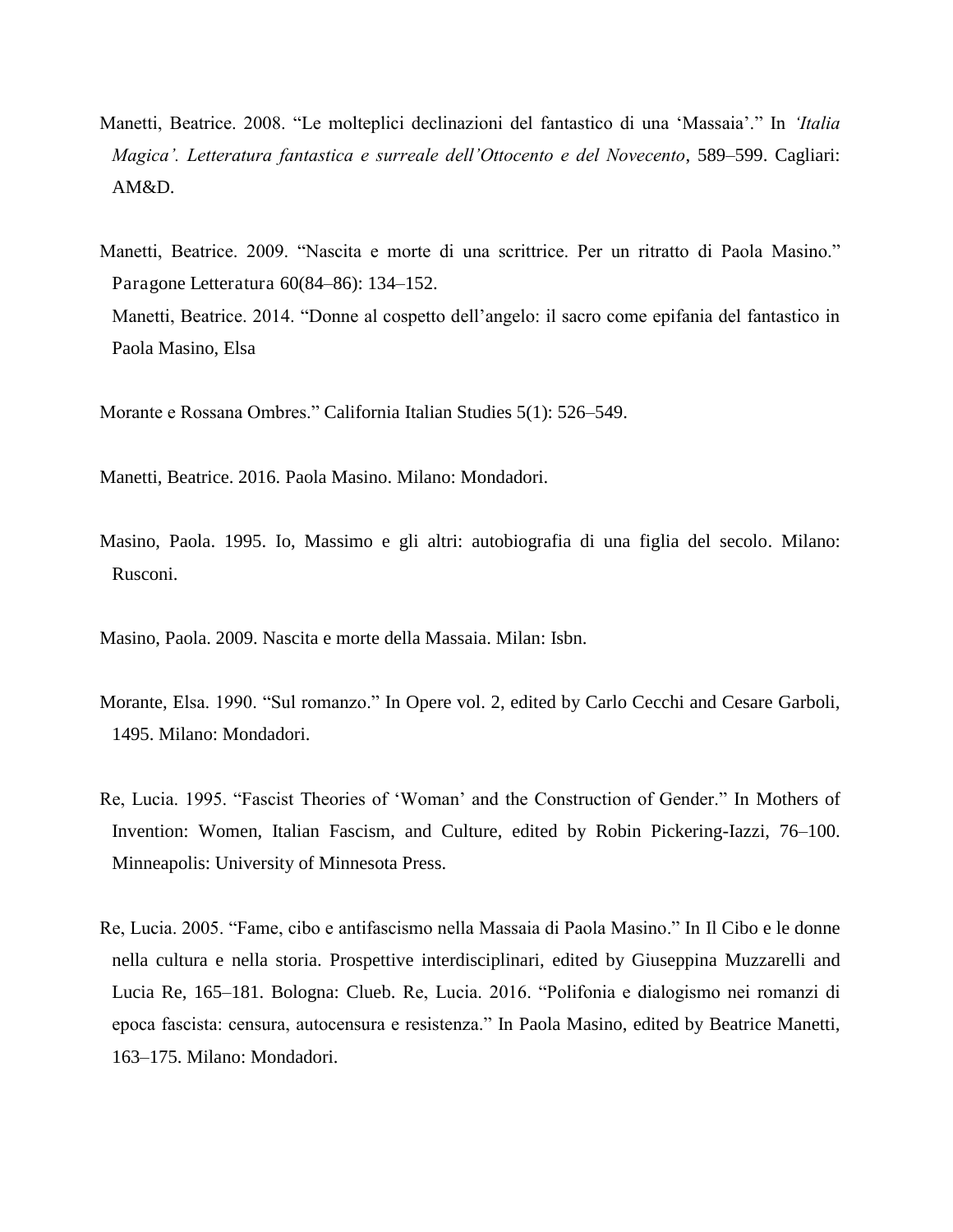Romano, Lalla. 1989. Un sogno del Nord. Torino: Einaudi.

- Rorandelli, Tristana. 2003. "Nascita e morte della massaia di Paola Masino e la questione del corpo materno nel fascismo." Forum Italicum 37(1): 70–102.
- Rozier, Louise. 2008. "Paola Masino's Short Fiction: Another Voice in the Collective Experience of Italian Neorealism." Quaderni d'Italianistica 29(1): 145–164.
- Rozier, Louise. 2011. "Motherhood and Femininity in Paola Masino's Novels Monte Ignoso and Nascita e morte della massaia." Italica 88(2): 245–261. Rozier, Louise. 2016. "Strategie narrative di Paola Masino: un approccio stilistico e uno
- strumento di sfida." In Paola Masino, edited by Beatrice Manetti, 17–30. Milano: Fondazione Arnoldo e Alberto Mondadori.
- Sica, Beatrice. 2010. "Massimo Bontempelli e l'Italie Magique di Gianfranco Contini." Bollettino 900(1–2). [http://](http://www3.unibo.it/boll900/numeri/2010-i/Sica.html) [www3.unibo.it/boll900/numeri/2010-i/Sica.html.](http://www3.unibo.it/boll900/numeri/2010-i/Sica.html) Storchi, Simona. 2006. "Realism beyond Mimesis: Massimo Bontempelli's Novecentismo." Spunti e Ricerche 19: 107–121.
- Valisa, Silvia. 2014. Gender, Narrative, and Dissonance in the Modern Italian Novel. Toronto: University of Toronto Press.
- Waugh, Patricia. 2001. "Postmodernism and Feminism." In Modern Literary Theory, edited by Philip Rice and Patricia Waugh, 344–359. London: Hodder Arnold. Weisberger, Jean. 1987. Le Réalisme magique: Roman, peinture et cinéma. Lausanne: L'âge d'homme.

Wood, Sharon. 1995. Italian Women's Writing, 1860–1994. London: Athlone Press.